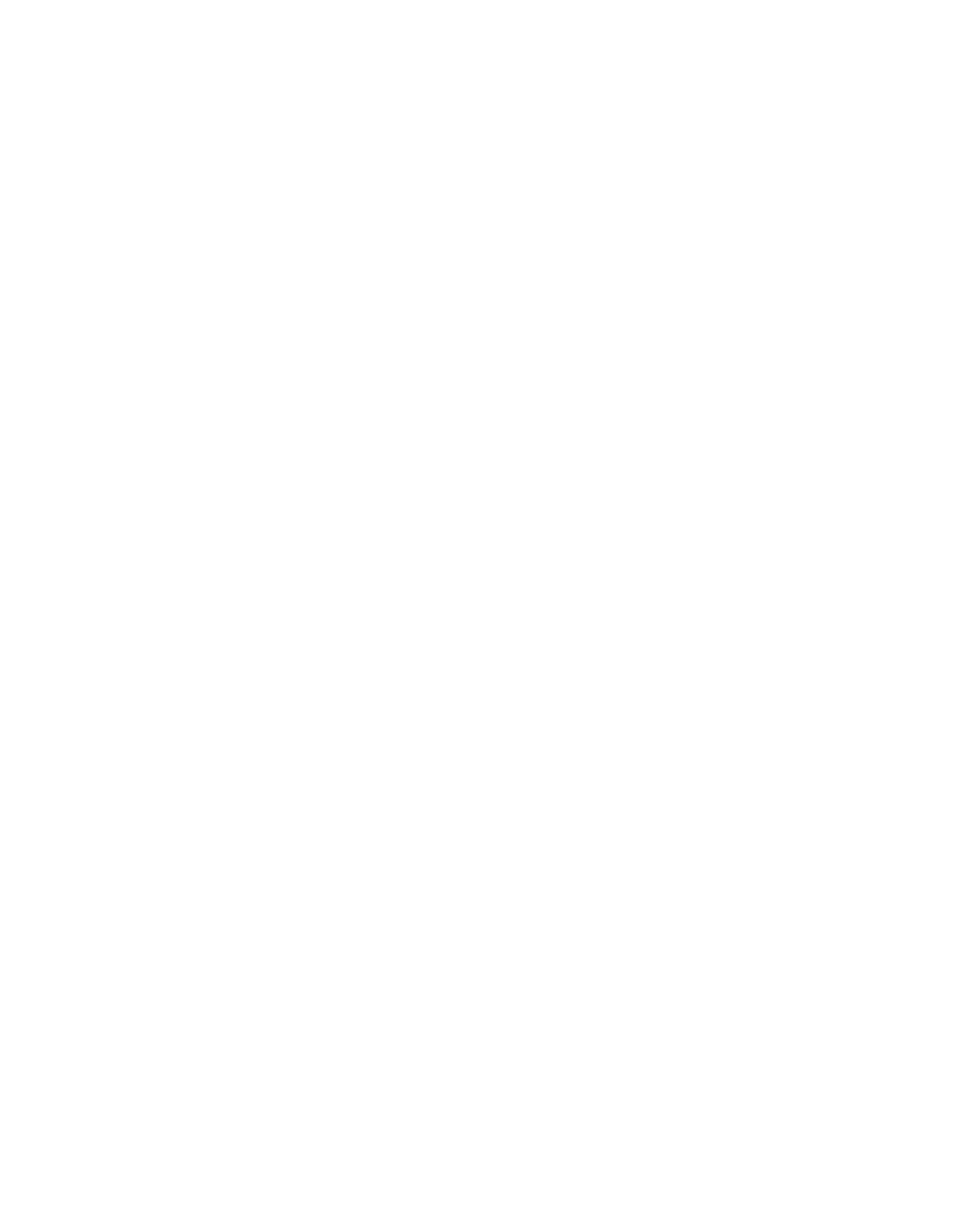

# **Migrants Count**

## Five Steps Toward Better Migration Data

Report of the Commission on International Migration Data for Development Research and Policy

> Patricia A. Santo Tomas and Lawrence H. Summers, Co-chairs Michael Clemens, Project Director

> > May 2009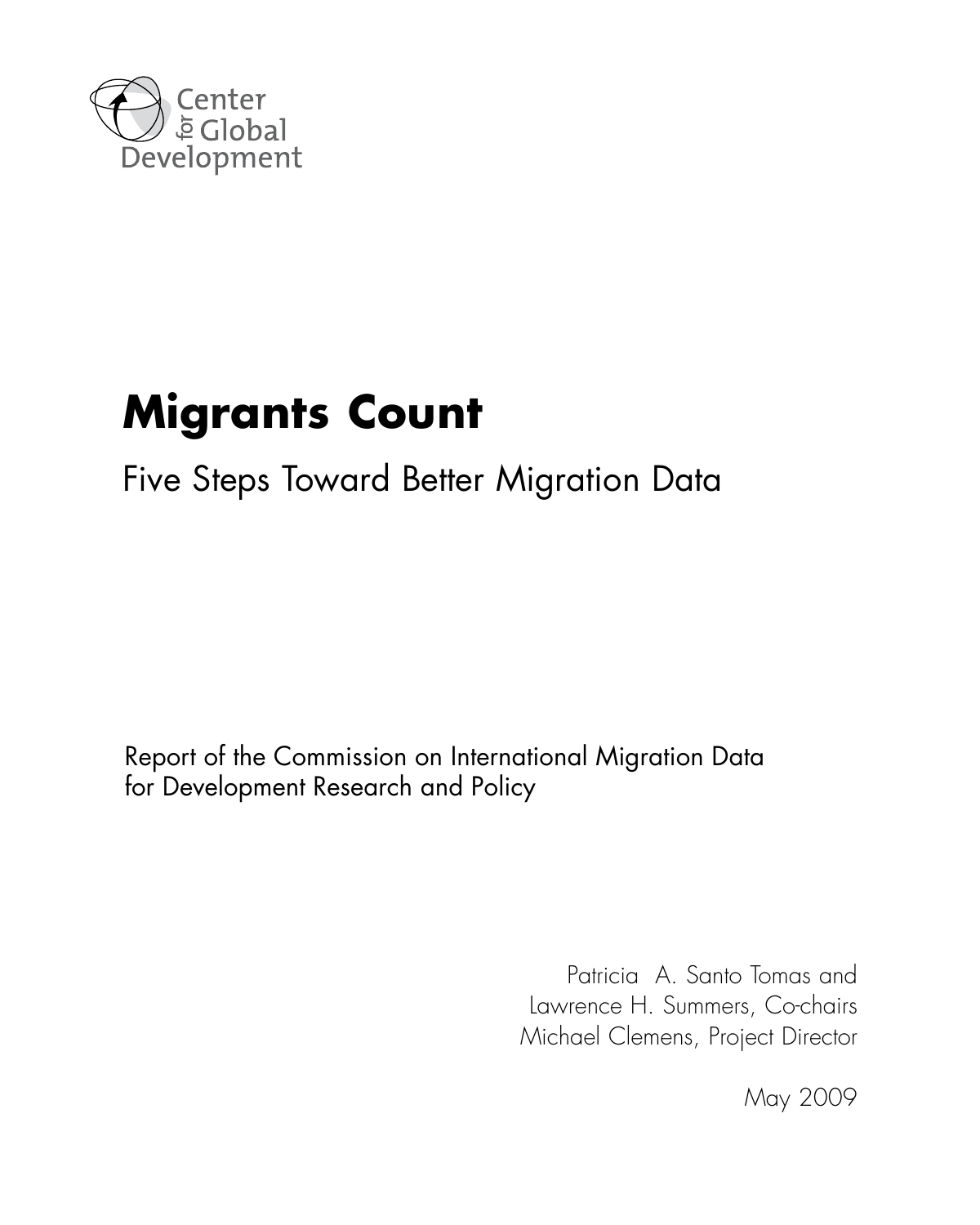### **Commission on International Migration Data for**

### **Development Research and Policy**

Final Report • March 2009 Full text available at http://www.migrationdata.org

#### **Co-chairs**

Patricia A. Santo Tomas Development Bank of the Philippines Lawrence H. Summers Harvard University\*

#### **Commissioners**

| <b>Richard Bilsborrow</b> | University of North Carolina at Chapel Hill                   |
|---------------------------|---------------------------------------------------------------|
| Nancy Birdsall            | Center for Global Development                                 |
| Calogero Carletto         | World Bank                                                    |
| Enrico Giovannini         | Organisation for Economic Co-operation and Development (OECD) |
| Michel Glaude             | Eurostat                                                      |
| Béla Hovy                 | United Nations Population Division                            |
| Frank Laczko              | International Organization for Migration                      |
| Douglas Massey            | Princeton University                                          |
| David McKenzie            | World Bank                                                    |
| Milena Novy-Marx          | John D. and Catherine T. MacArthur Foundation                 |
| Michel Poulain            | Université Catholique de Louvain                              |
| Hania Zlotnik             | United Nations Population Division                            |

#### **Project Director**

Michael Clemens

Center for Global Development

Members of the Commission participated in a personal capacity and on a voluntary basis. While the report of the commission reflects a broad consensus among the members as individuals, not all members necessarily agreed with every word in the report. This text does not necessarily represent the position of any of the organizations with which the commissioners are affiliated, the Center for Global Development, or the Center's funders and board of directors.

\*Summers's affiliation at the time of co-chairing the commission

Copyright © 2009 Center for Global Development ISBN 978-1-933286-39-6

Center for Global Development 1800 Massachusetts Ave. NW Washington DC 20036

www.cgdev.org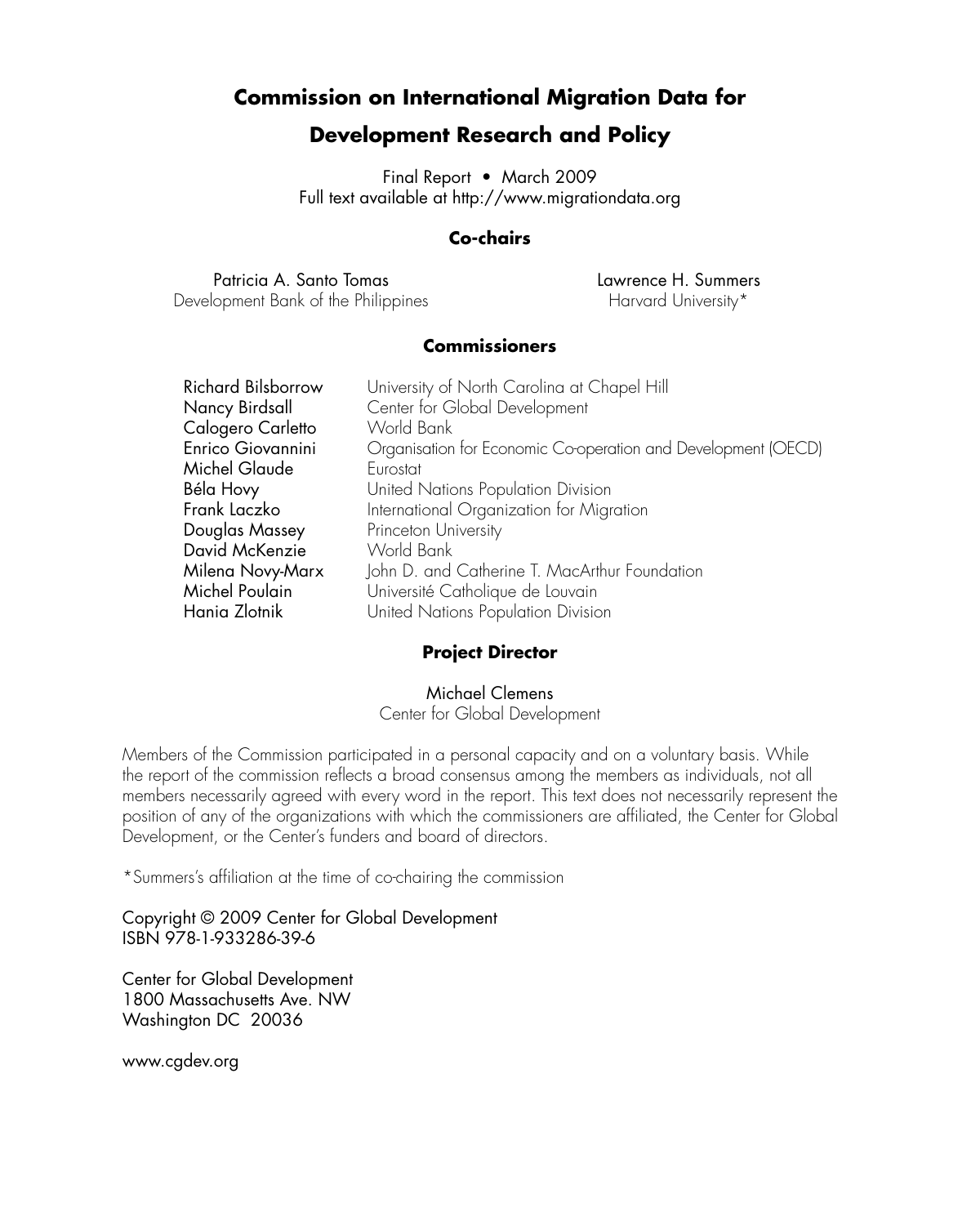## **Contents**

| 1. What Brought Us Together and What We Found                                                                                                                                                                           |
|-------------------------------------------------------------------------------------------------------------------------------------------------------------------------------------------------------------------------|
| 2. Despite Recent Improvements in Data, We Still Cannot<br>Answer Key Questions about Migration and Development3                                                                                                        |
| 2.2 Selected recent advances toward better data<br>2.2.3 Anonymous data on individuals, or microdata<br>2.2.4 International standards and guidelines 8<br>2.3 Major policy questions that existing data cannot answer 9 |
| 3. Five Steps to Improve Migration Data in the Long Term,                                                                                                                                                               |
| Recommendation 1: Ask basic census questions, and make<br>Recommendation 2: Compile and release existing                                                                                                                |
| Recommendation 3: Centralize Labor Force Surveys 15                                                                                                                                                                     |
| Recommendation 4: Provide access to microdata,<br>Recommendation 5: Include migration modules on more                                                                                                                   |
| 4. In the Longer Term: Building Institutional Capacity to Collect<br>and Disseminate Migration Data in Developing Countries22                                                                                           |
|                                                                                                                                                                                                                         |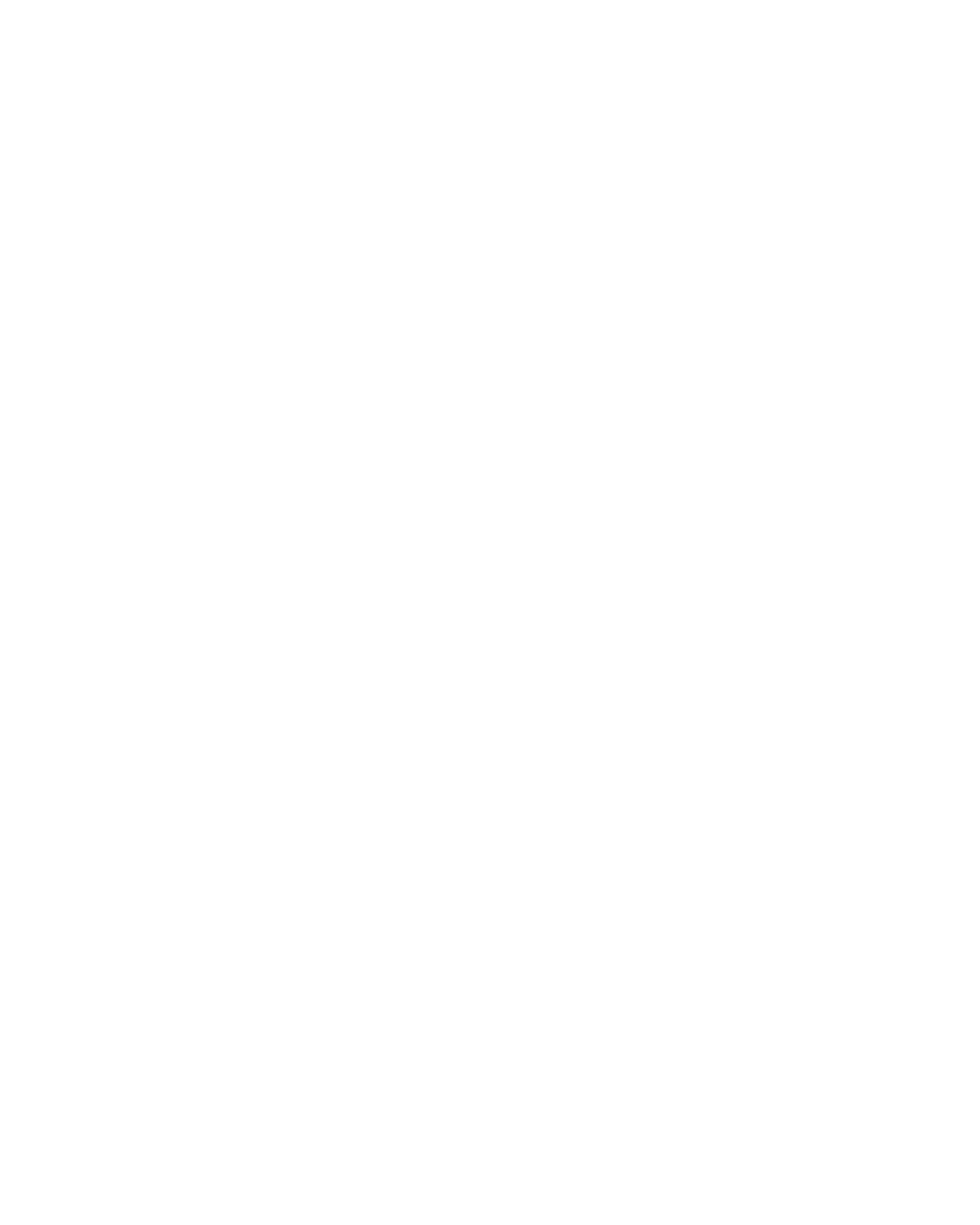# **Preface**

Few doubt that people who migrate from a relatively poor to a relatively rich country improve both their well-being and that of their families. Evidence is also gradually accumulating that migrants make the communities and the countries they left behind better off—through remittances, return investments, and new norms and ideas they bring and send to their home communities. In that sense, international migration is a development phenomenon.

That international migration advances development and is an unstoppable characteristic of today's global economy is a point that has been driven home by two CGD books—one from 2005 by John McHale and non-resident fellow Devesh Kapur and one from 2006 by non-resident fellow Lant Pritchett—and by an impressive set of working papers from research fellow Michael Clemens. Their work confirms that migration will have a major role in shaping global development in this century. Current and future economic crises, epochal demographic shifts, large and growing international wage gaps, increasingly global economic systems, and climate change all mean that people will be on the move in numbers and ways we have not seen before.

At the same time, their analyses and those of others have illuminated the shortcomings of current data, both within and across countries, on who migrants are, where they are, where they came from, and when they moved. Many countries do not collect, do not publish, or do not standardize detailed data on migrants. The strange result is that today it is possible to systematically measure cross-border movements of toys and textiles, of debt, equity, and other forms of capital, but not cross-border movements of people. Our patchy statistics on international migration amount to an enormous blind spot.

The poor state of migration data has limited analysis of how to maximize the benefits and minimize the costs of migration for sending and receiving countries and, as a result, has stunted global understanding and domestic political discourse on a critical development issue. Part of the problem is that international migration is a politically sensitive subject everywhere—from Nigeria and Mexico, which receive migrants respectively from Burkina Faso and Guatemala, to the United States, Europe, and the world's other affluent countries and regions. Political sensitivity is both a cause and result of the data limitations with which analysts and policymakers cope.

Yet managing our increasingly global community in the interests of people requires understanding all the ways we are connected across sovereign borders.

Experts in international meetings have been pointing out these deficiencies since the 1890s, with only limited progress. In the 21st century, we can no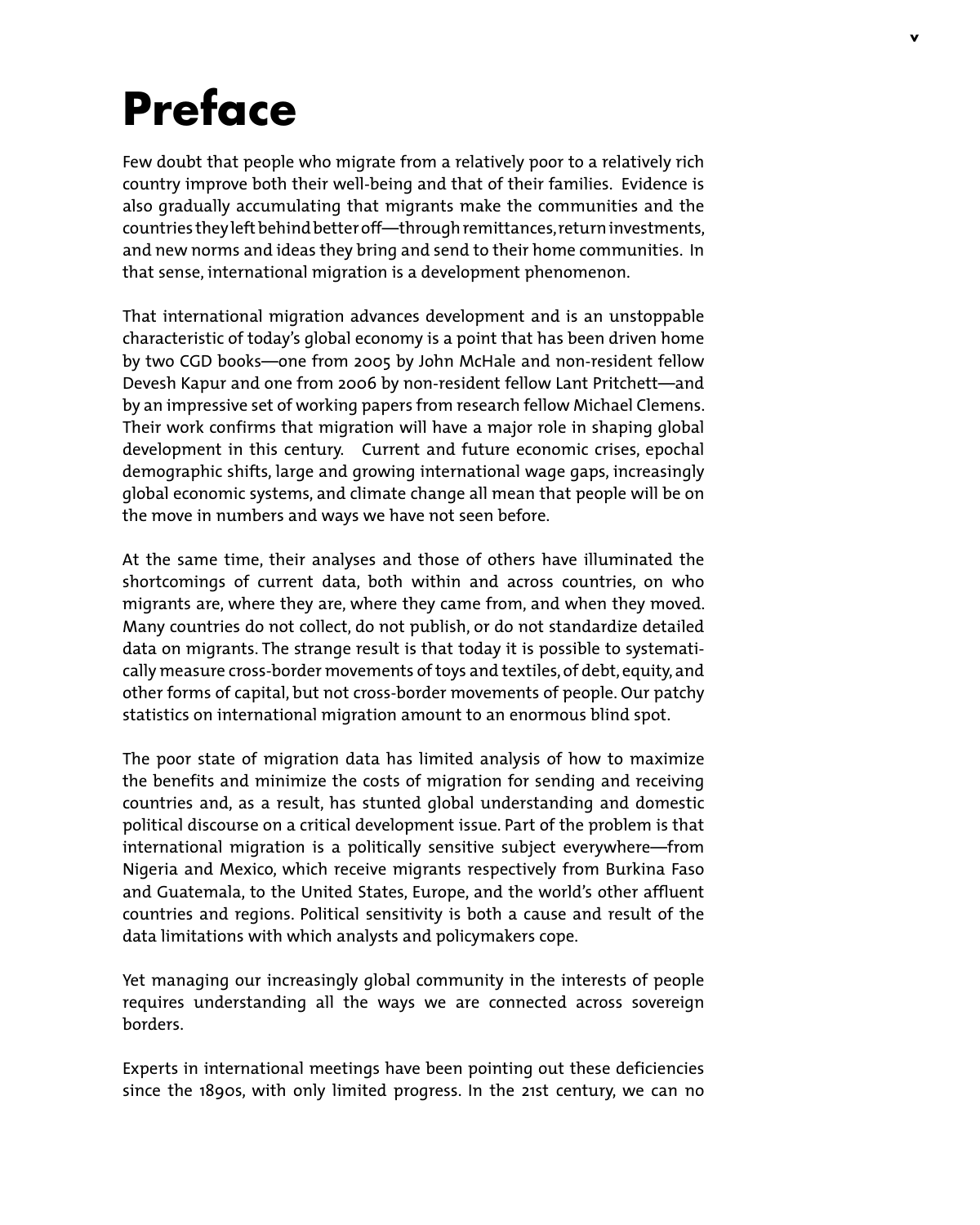longer wait for the slow evolution of institutions and politics to provide good data. Policy has little chance of responding appropriately to today's reality if the most basic facts of international migration are not widely available and openly assessed around the world. Good statistics are a classic global public good: everyone wants the best statistics, but individual countries and agencies have little incentive to bear the financial and political costs of creating them.

Recognizing this problem, in May 2008 we convened a blue-ribbon group that included some of the world's top experts on creating and using migration data. We asked them to specify a handful of practical and politically feasible priority actions that could be taken in the next few years—by existing institutions and at low cost—to greatly expand the quantity and quality of migration data available to policymakers and researchers. Crucially, we asked them to name exactly which organizations should carry out each recommendation.

Their five recommendations meet the test of political feasibility and technical practicality at reasonable cost. The first is particularly simple, clear, and resounding: every country's census should ask about each person's country of birth, country of citizenship, and country of previous residence. This would finally allow the kind of global "adding up" for movements of people that we can already do for movements of goods and capital and which allows us to understand those other aspects of globalization so much better than we understand migration. But even in the current 2010 census round, many important countries still do not even ask where people were born—including Japan, Mexico, Korea, the Philippines, and Egypt. Roughly a third of countries do not ask about previous residence in another country.

By following this and other recommendations by the Commission, countries have the opportunity to greatly improve migration data at low cost and without any brand-new surveys, offices, or initiatives. International agencies such as the UN, the OECD, and the World Bank can and should support national governments in creating this global good, and this report spells out exactly how. It is my hope that this commission's ideas will become the blueprint for creating a new and clearer vision of international migration over the next few years. Perfect migration data is still far off, but the time for better migration data is now. We are grateful for the financial support and the active engagement of expert staff of the John D. and Catherine T. MacArthur Foundation, without which the work of the Commission would not have been possible.

> Nancy Birdsall President Center for Global Development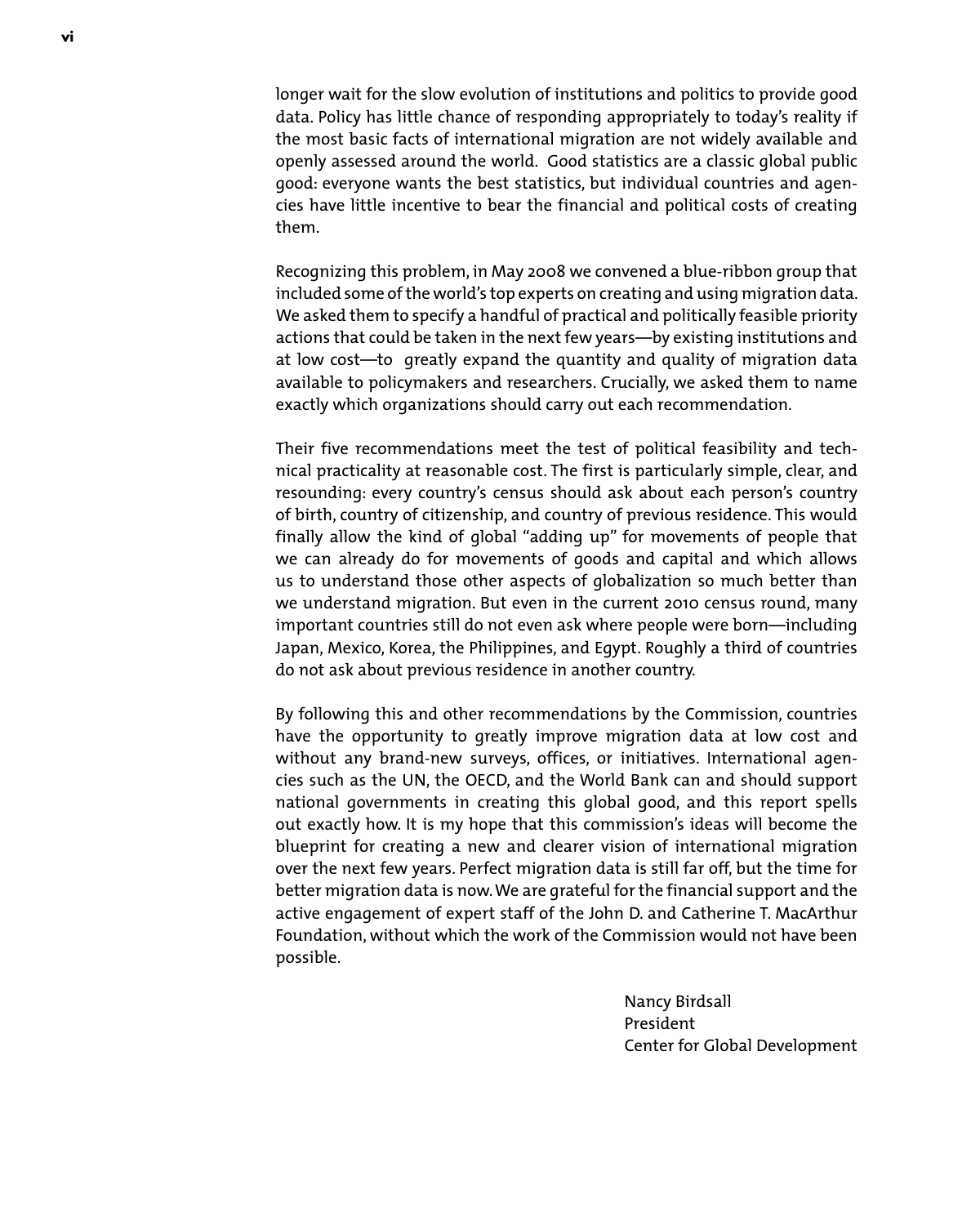# **Migrants Count:**

## Five Steps Toward Better Migration Data

1. What Brought Us Together and What We Found

International movements of people are one of the greatest forces that shape and are shaped by global development. The wages of equivalent workers typically differ between rich and poor countries by an order of magnitude more than the prices of goods or capital do, suggesting that the movement of people can cause great economic change (Clemens, Montenegro, and Pritchett 2008). Remittances to developing countries rose by 800 percent between 1990 and 2008, to over US\$280 billion (World Bank 2008). But the development impacts of migration involve more than just money. Human movement responds to and shapes environmental change; it responds to and shapes political change; it responds to and shapes the needs and lives of families—it is the human face of globalization.

The data on international migration that countries now collect and publish are so limited, however, that we know much less about how much and what kind of migration is happening in today's world than we know about international trade and investment flows. This leaves us unable to answer some of the most basic questions about how the movement of people interacts with the development process. Although all migrant destination countries actively regulate and shape this movement, we are setting migration policies in the dark. We remain largely ignorant of how those policies might maximize gains and minimize costs of migration for migrants, for those who remain in poor countries, and for those in destination countries.

The current lack of data—the biggest blind spot in our view of the world economy—leaves us unable to answer crucial questions. How will increasing skill-selectivity in rich countries' immigration policies affect already tenuous professional services in the countries migrants come from? How much return migration or back-and-forth migration occurs today, and what if anything should governments do to shape those movements? Are levels of irregular migration affected by opportunities for legal migration?

While many other questions could be asked about migration—such as how migrants fare in their destinations, why and when they move, what workers rights exist in destinations, and so on—we focus here on the effects of migration on sending countries' development prospects. Without the most basic data on who moves and how they move, we cannot even begin to address these questions, and we default to setting our policies by anecdote and *The data on international migration that countries now collect and publish are so limited that we know much less about migration than we know about international trade and investment.*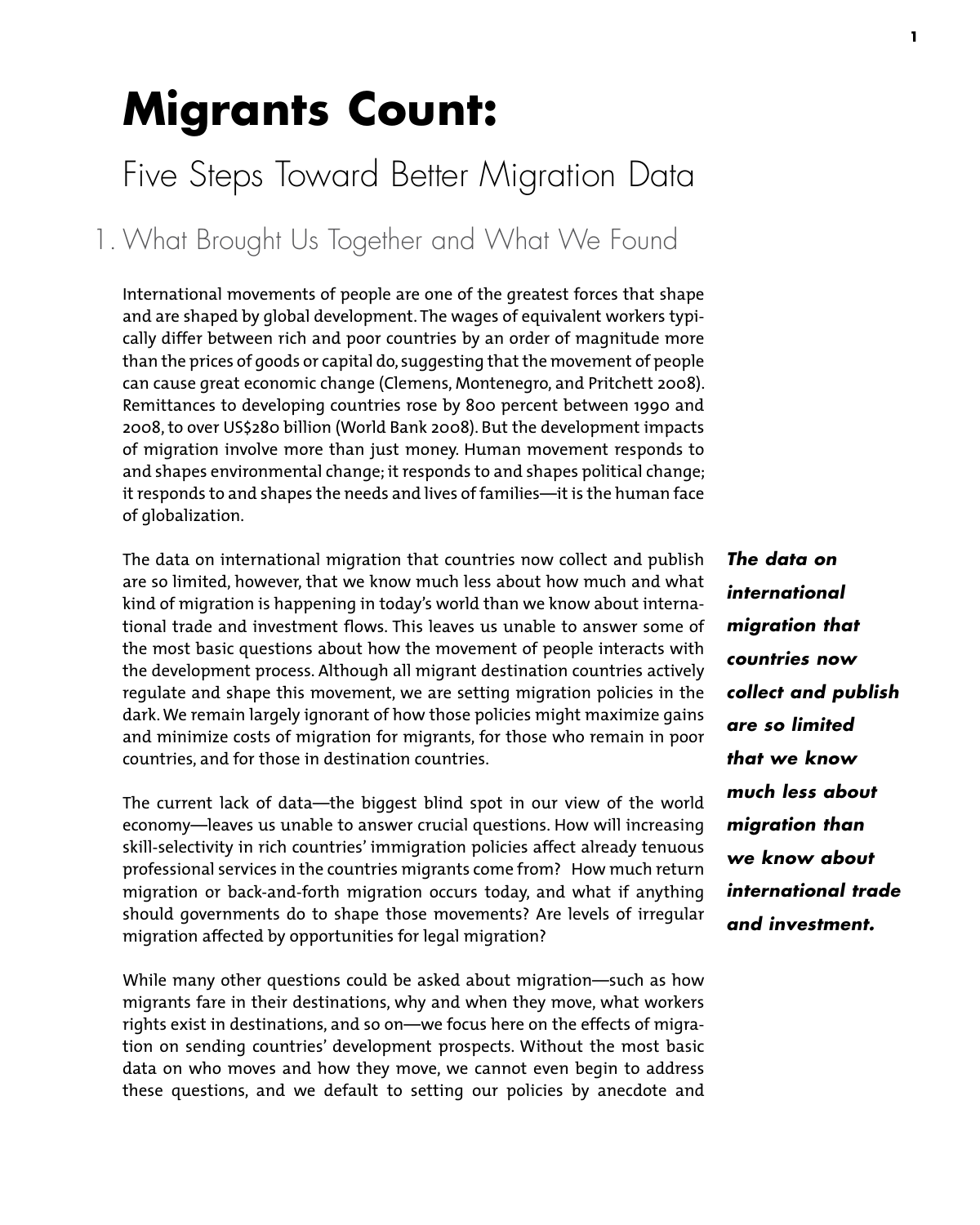emotion—or, what is worse, with no recognition of the development impacts of migration policy. Setting such important policy in the dark is a shameful disservice to millions of low-income people worldwide who rightly demand better lives and expanded opportunities.

International agencies have asked governments to collect and disseminate better data for over a century. That this objective remains distant is a major international embarrassment. Yet, there is evidence that the tide is changing. Important steps forward have been made in the recent past. The Commission is convinced that major further progress can be made in the short run, with limited resources, by implementing a few simple steps.

*Major progress on migration data can be made in the short run, with limited resources, by implementing a few simple steps.*

The Commission believes that improving migration data implies following three parallel tracks. First, we need to improve the basic numbers: what are the levels, trends, and basic characteristics of international migrants? There are important gaps in knowledge about the basic stocks and flows of international migrants. Second, all countries collect some data on international migrants for administrative purposes. By making this information available, we can learn much about the reasons for migration, the duration of stay, and other important aspects of the migration cycle. Yet, counting and registering is not enough. Specific policy questions can be answered only through dedicated research and targeted surveys. Providing access to already collected information at the micro-level would be an important step in the right direction.

The Commission believes that countries, international organizations, and the research community can significantly improve international migration data in the short run—with existing institutions and at low cost—by implementing five recommendations:

- 1. Ask three basic questions on every population census—about country of citizenship, country of birth, and country of previous residence—then publish cross-tabulations of this information by age and sex.
- 2. Exploit existing administrative data sources that often contain rich and poorly utilized information on international movements.
- 3. Compile existing data from the Labor Force Surveys of countries around the world into a single, harmonized, frequently updated database.
- 4. Provide public access to anonymous individual records of international migrants from surveys and administrative data to allow major improvements in the quality of research while maintaining strict confidentiality.
- 5. Increase the systematic use of standardized modules of migration-related questions in ongoing household survey programs, particularly those in developing countries.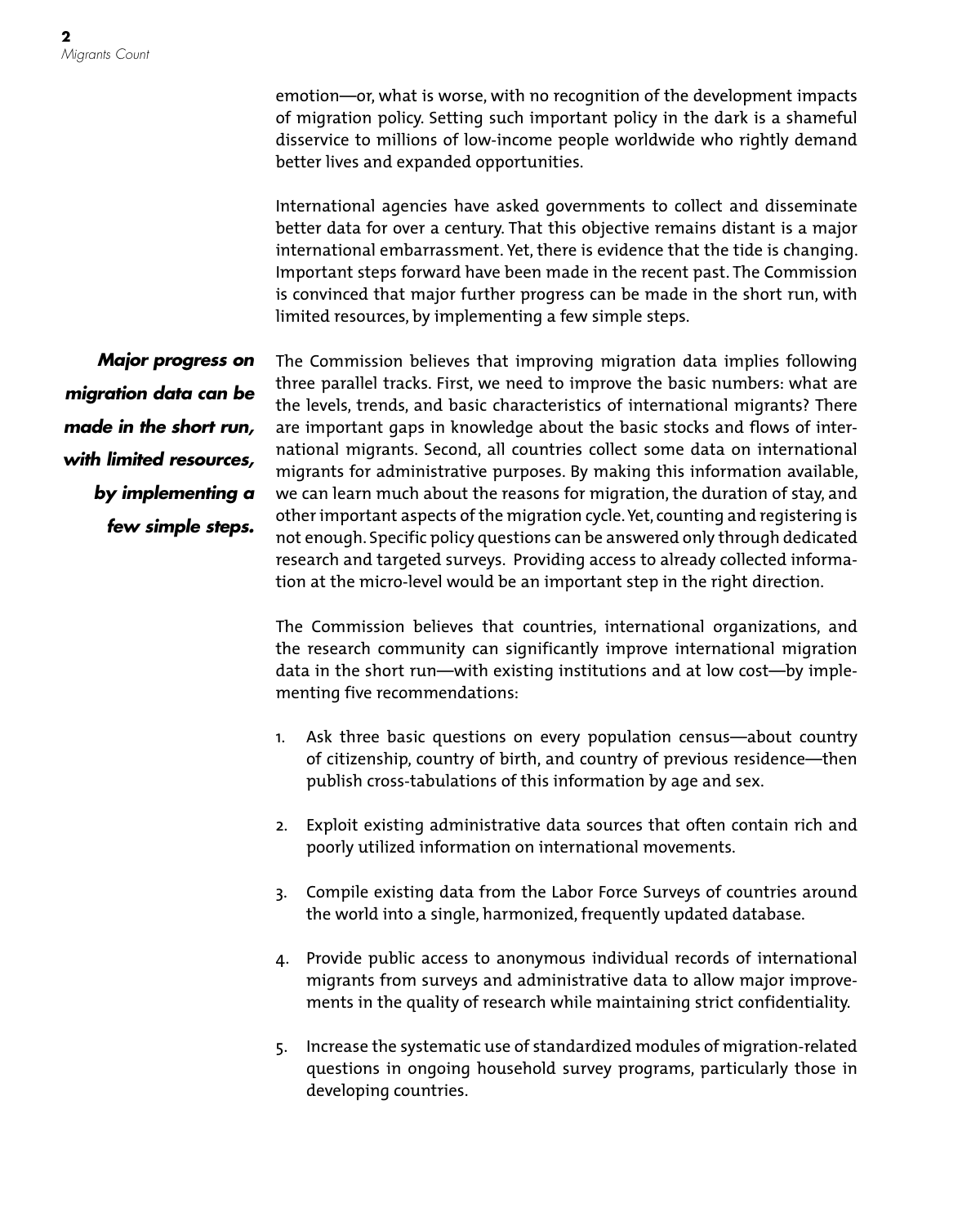While these short-term steps represent the quick wins that might yield the fastest, greatest benefits at the least cost given current institutional strengths, many commissioners believe that major progress in the longer term requires a broader recommendation:

Build institutional capacity in developing countries to collect and disseminate migration data, starting with national taskforces to institute regular National Migration Data reports to highlight existing sources and create pressure for improvements in collection and compilation of data.

The recommendations are elaborated in greater detail in this report. Under each recommendation, we indicate why it should be done, how it should be done, and by whom. The report concludes with a discussion the longer-term issue that commissioners identify as being of principal concern: the hard work of building statistical capacity in developing countries.

The bottom line is that statistics matter. The concept of the poverty line, introduced and calculated by Mollie Orshansky (1963) and Walter Heller (CEA 1964: 55) has been momentously influential to the formulation of antipoverty policy. We have the power to make data more important than anecdotes as a driver of migration policies, and there is a historic opportunity to do so now, as the world proceeds through the 2010 census round and as many governments and international agencies acquire critical masses of will and expertise to do better than in the past. By implementing these recommendations we will acquire the means to formulate evidence-based policies that are serious about promoting development. Otherwise, we may have to repeat the same discussion in twenty years, after countless opportunities for improving development prospects have been wasted.

2. Despite Recent Improvements in Data, We Still Cannot Answer Key Questions about Migration and Development

Statistics on international migration continue to be poor because governments have ignored over one hundred years of recommendations from expert groups not unlike this commission. Limited progress has been made by international bodies in the past few years, but even that encouraging work leaves researchers unable to answer very basic questions about the interaction of migration and development.

### **2.1 A century of ignored recommendations**

Bold calls for better migration data are one of the oldest rituals at modern international institutions. In 1891, experts meeting in Vienna at the International *The bottom line is that statistics matter. We have the power to make data more important than anecdotes as a driver of migration policies, and there is a historic opportunity to do so now.*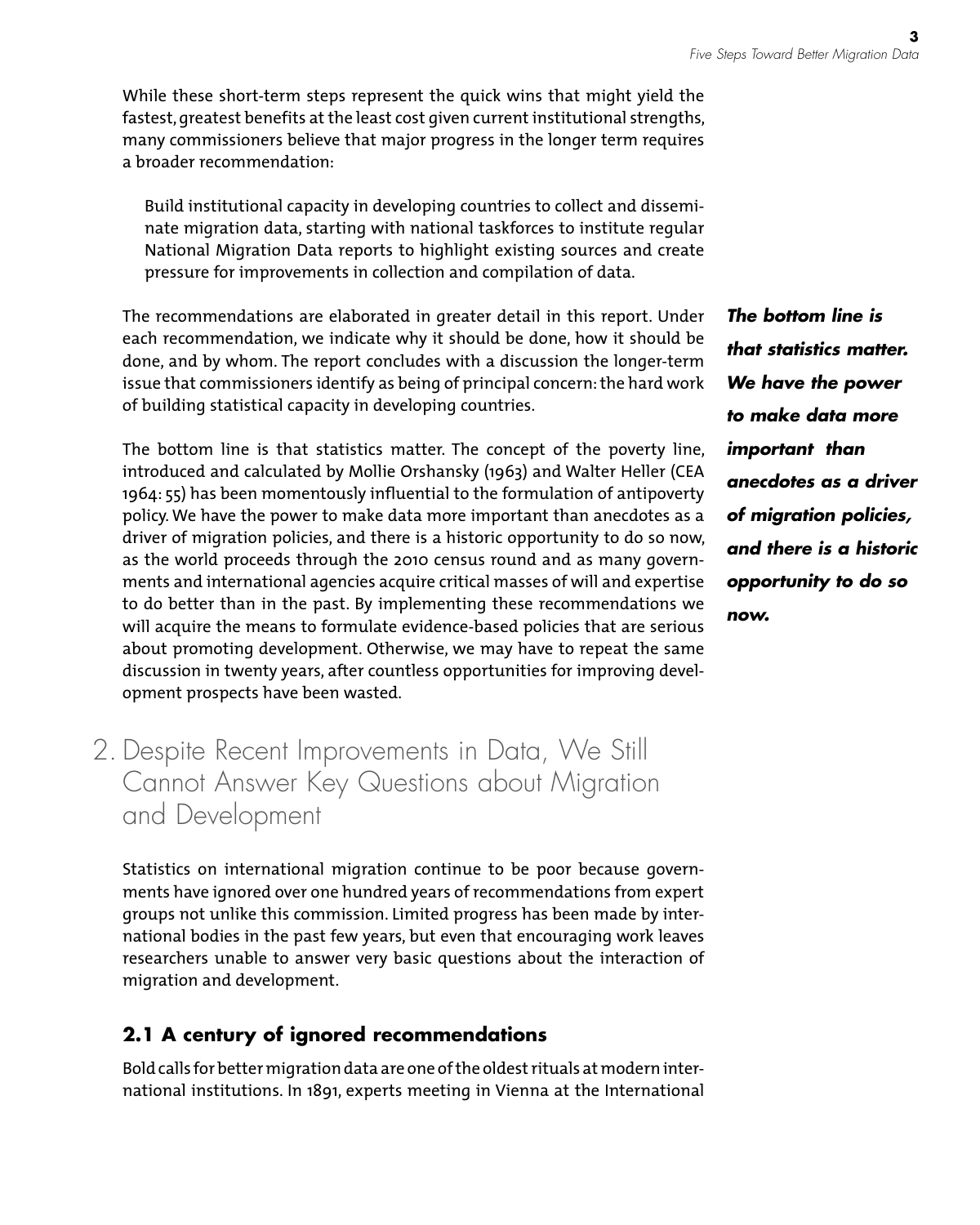Statistical Institute recommended the standardization and open dissemination of data on stocks of foreigners in each country (Falkner 1895). In 1901, the same body pleaded for international standardization in the definitions of 'temporary' and 'permanent' migrant (Kraly and Gnanasekaran 1987). Not long thereafter, a fresh call for improved migration statistics became one of the earliest acts of the League of Nations. In October 1922, a meeting at the League's new International Labor Organization asked all its member states to collect and disseminate annual counts of immigrants as well as emigrants disaggregated by sex, age, occupation, and country of last residence—and to establish uniform definitions of different types of migrant (ILO 1922).

*Lack of better migration data is the greatest obstacle to forming policies to maximize the benefits of migration.*

Similar meetings continued into the 1930s, and researchers of the period lamented that "migration statistics, even those of recent date, [were] very incomplete and, for not a few countries, are altogether wanting" (Ferenczi 1929: 55). Following the Second World War came decades of meetings again asking governments to collect and publish better migration data. The United Nations' 1953 recommendations on the collection of migrant flow data—including standardization in definitions of 'temporary' migration—were mostly ignored (Simmons 1987). The UN followed up in 1976 with renewed recommendations on the standardization of statistics, including those on migrant stocks, but they likewise were "not … implemented widely" (Bilsborrow et al. 1997: 3). A decade later, Levine, Hill, and Warren (1985: 2) regretted that even the United States, which receives more international migrants than any other rich country and has ample capacity to track them, knew "remarkably little about the composition and characteristics of the flow of new arrivals."

As the 20th century came to an end, the UN concluded that "statistics needed to characterize migration flows, monitor changes over time and provide Governments with a solid basis for the formulation and implementation of policy [were] very often lacking"; even in Europe, not a single country had fully adopted the 1976 recommendations (United Nations 1998: 23, para. 3). A new set of recommendations followed in 1998. But sadly, most governments have ignored these repeated entreaties—based, as they have been, on unenforceable appeals for the common good. As the 21st century opened, the United Nations (2004: 216) observed that statistics on migration were still inadequate:

Less than 40 per cent of countries and areas have provided some migrant stock data since 1985, while the response on flow data is even more scarce. Statistics on international migration suffer from a lack of harmonized concepts and definitions across countries. There is ... a lack of coordination among various agencies ... at the national and international levels.

Today the United Nations (2007) continues the hard work of urging governments to include, at the very least, comparable questions on international migration on their 2010 census forms—such as questions about country of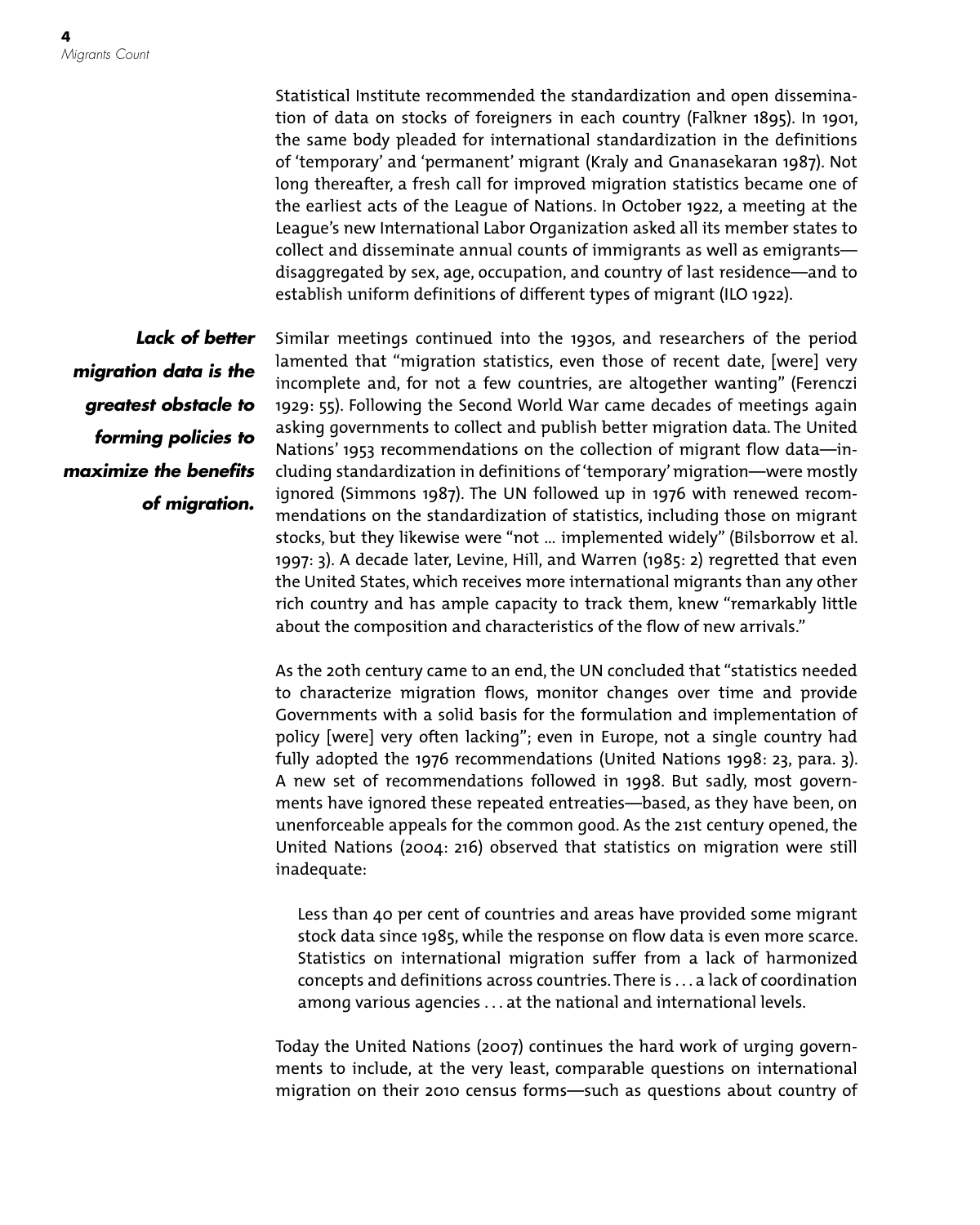birth, country of citizenship, country of residence one year ago or five years ago, and year of arrival in the country. This might allow slow progress toward serviceable data on stocks of migrants—to the extent that governments are willing to publicly disseminate disaggregated tabulations of the data thus collected. But disaggregated data on flows of migrants in and out of each country (disaggregated, for example, by occupation, sex, or country of citizenship or birth) remain mostly as elusive to policymakers and researchers now as they were decades ago.

The nonexistence or inaccessibility of detailed, comparable, disaggregated data on migrant stocks and flows is the greatest obstacle to the formulation of evidence-based policies to maximize the benefits of migration for economic development around the world. Unsurprisingly, the first meeting of the Global Forum on Migration and Development called loudly for better collection, disaggregation, and dissemination of migration data (de Clercq 2008: 21, 52, 56).

While the Commission is optimistic, it is realistic enough to understand that a century of largely ignored recommendations cannot be reversed overnight. This is especially true for the harmonization of stocks and flows of international migrants. Given the absence of a single internationally accepted legal definition of what constitutes an international migrant and the lack of strong international law to enforce such a definition, the Commission finds that the harmonization of international migration data, beyond country of birth and country of citizenship, remains as elusive now as it was a century ago. 1 Instead, this report advocates a more pragmatic approach of disseminating migration data collected according to national laws and regulations. This approach, of course, requires that the different national definitions are clearly spelled out. Although creating global, harmonized migration data remains the ultimate goal, and the Commission lauds the various initiatives that are underway to bring greater harmonization, it believes that using data collected according to national practices is better than having no information at all.

### **2.2 Selected recent advances toward better data**

In the past few years, several laudable initiatives have responded to these calls for better data, demonstrating that genuine progress can be made. Several of these are listed below, but this is not intended as an exhaustive catalog.

*Several recent initiatives have made laudable progress toward better data.*

<sup>&</sup>lt;sup>1</sup> The analogy, or lack thereof, with refugee data illustrates this point. The 1951 Convention relating to the status of refugees clearly defines who is a refugee. Most countries in the world have adopted this definition, incorporated it into their national laws, and elaborated individual procedures to screen those who seek asylum. The Office of the United Nations High Commissioner for Refugees oversees the global implementation of the 1951 Convention and has even the power to recognize refugees under its own mandate. The existing global refugee protection regime thus allows for the collection of comparable asylum and refugee data.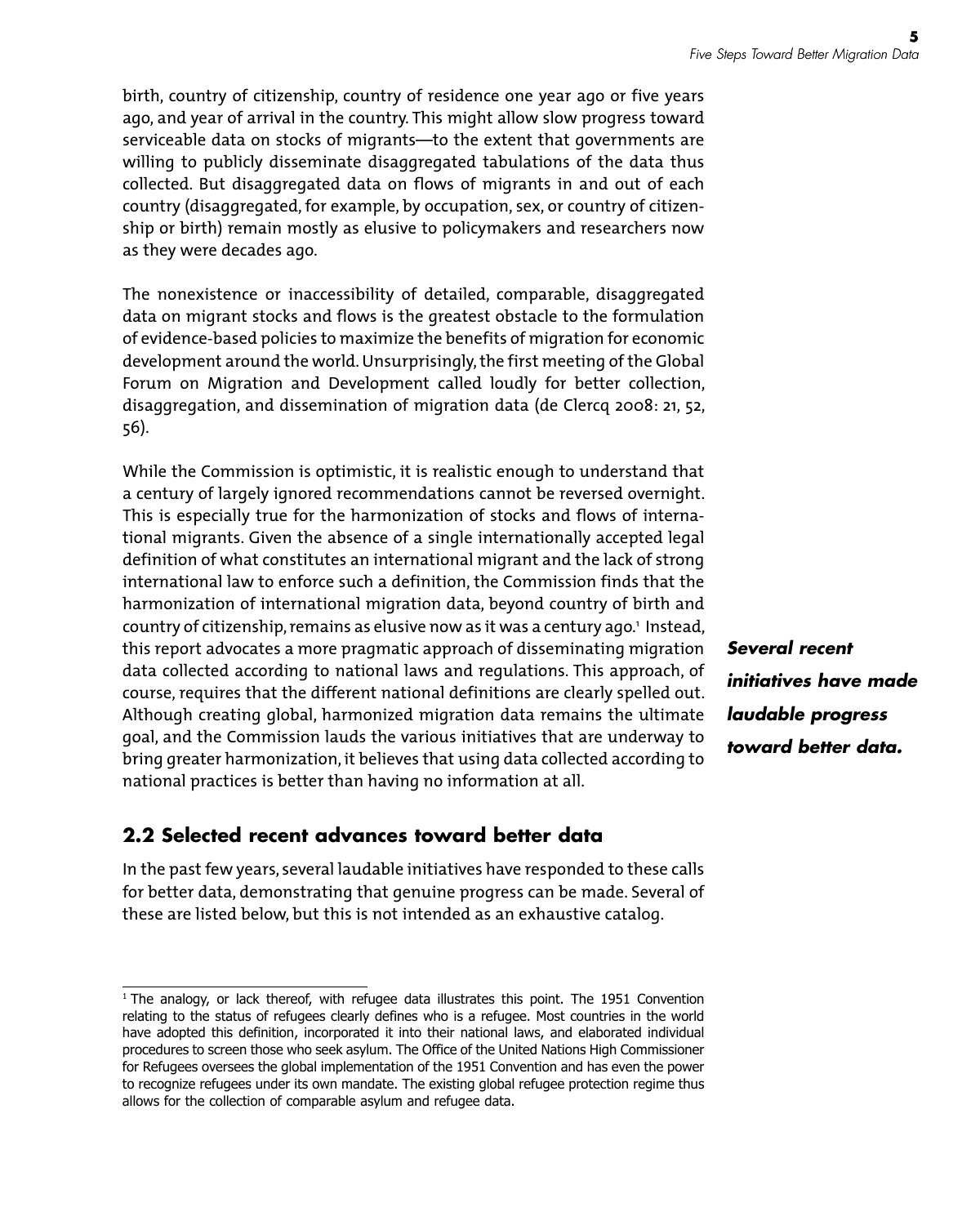#### *2.2.1 Tabulations of empirical data*

- • The United Nations Population Division has created the "Global Migration Database," which includes all publicly available tabulations on the international migrant stock by sex, age, and country of birth and citizenship.<sup>2</sup> The database was created in partnership with the United Nations Statistics Division, UNICEF, UNDP South-South Unit, the World Bank, and the University of Sussex. The Population Division has also published a separate database, "International Migration Flows to and from Selected Countries," which compiles data on immigration and emigration flows in 15 countries. 3
- • The Organisation for Economic Co-operation and Development (OECD) (2008) has published the "Database on Immigrants in OECD countries," an extensive set of tabulations providing information on the sex, age structure, occupations, fields of study, and other traits of the foreign-born population of 28 destination countries. 4
- The United Nations High Commissioner for Refugees (UNHCR) has compiled annual data on refugee stocks, flows, and characteristics, including sex, age, and country of citizenship covering more than 150 countries. In addition, UNHCR maintains a database on monthly asylum applications submitted in 37 industrialized countries by country of citizenship. 5
- The Migration Policy Institute has created the MPI Data Hub, which compiles a large number of existing tabulations of migrant stock and flow data. 6
- The UN Economic Commission for Latin America and the Caribbean has developed a regional database on the international migrant stock. 7
- • Eurostat, working in cooperation with the International Labour Organization (ILO), the United Nations Economics Commission for Europe (UNECE), and the UN Statistics Division, collects and disseminates data on migration flows and migrant stocks as part of a Joint Annual Questionnaire on International Migration. The use of an agreed joint questionnaire reduces the burden on national data

<sup>2</sup> http://esa.un.org/unmigration

<sup>3</sup> Accessible through http://www.unmigration.org

<sup>4</sup> http://www.oecd.org/els/migration/DIOC

<sup>5</sup> http://www.unhcr.org/statistics.html

<sup>6</sup> http://www.migrationinformation.org/DataHub

<sup>7</sup> http://www.eclac.cl/Celade/proyectos/migracion/IMILA00e.html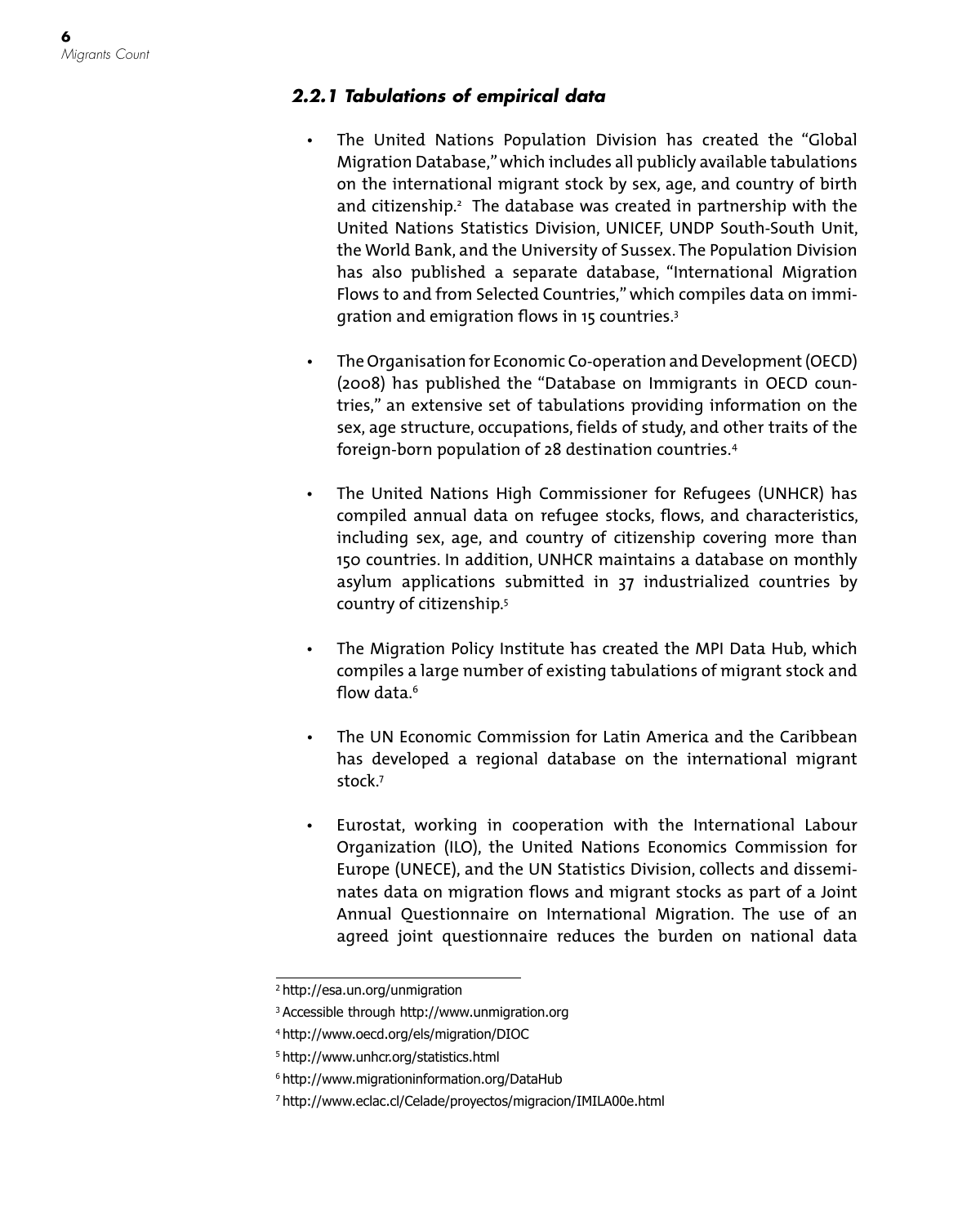suppliers and increases comparability among statistics published by different organizations.

Eurostat also collects and publishes harmonized statistics on asylum applications and decisions.

#### *2.2.2 Tabulations based on estimates*

- The World Bank developed tabulations of the foreign-born in OECD countries by country of birth, level of education, and sex for two points in time (Docquier and Marfouk 2005; Docquier, Lowell, and Marfouk 2007).
- • The OECD has produced "International Migration Data," which contains standardized flow statistics for permanent migration by category of entry; it covers 18 OECD countries and roughly 80 percent of permanent migration into the OECD zone. 8
- The United Nations Population Division compiled the "Trends in Total Migrant Stock" database, with quinquennial estimates of the international migrant stock by sex for all countries and territories in the world from 1960 to 2005. 9
- The Development Research Center on Migration, Globalization and Poverty at the University of Sussex has published the "Global Migrant Origin Database" (Parsons et al. 2007). This 226-by-226 matrix provides estimates of bilateral migrant stocks between all pairs of countries in the 2000 census round. 10

#### *2.2.3 Anonymous data on individuals, or 'microdata'*

- The Mexican Migration Project, a collaborative research project based at Princeton University and the University of Guadalajara, has disseminated detailed microdata on several thousand individual migrants since 1982. Offshoots of the MMP have begun to collect similar data in eight other Latin American countries. The "Migrations between Africa and Europe" (MAFE) project at France's Institut National d'Études Démographiques is now extending a related survey method to gather data on 2,550 migrants from Senegal, Ghana, and DR Congo—both in Africa and in Europe. Related methods have also been extended to China, Poland, Lithuania, and Ukraine (Massey and Capoferro 2007).
- The International Labor Organization has field-tested an extensive "migration module" add-on to Labor Force Surveys in Armenia,

<sup>8</sup> http://www.oecd.org/document/52/0,3343,en\_2649\_33931\_42274676\_1\_1\_1\_37415,00.html

<sup>9</sup> Accessible through http://www.unmigration.org

<sup>10</sup> http://www.migrationdrc.org/research/typesofmigration/global\_migrant\_origin\_database.html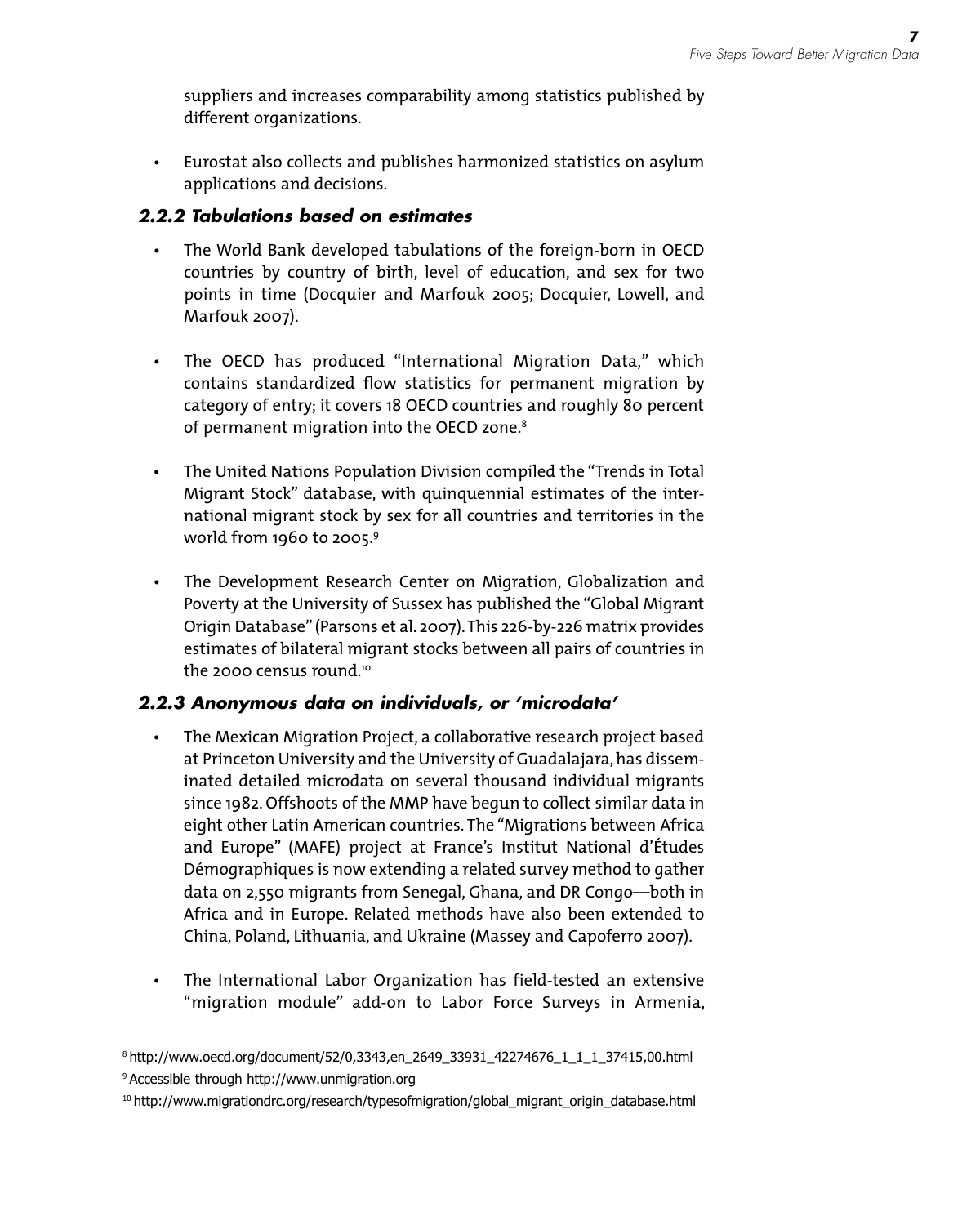Thailand, Ecuador, and Egypt. Several countries have added modules on migration and remittances to censuses and household surveys, including Costa Rica, Ghana, Fiji, Albania, Guatemala, and Moldova (Schachter 2008).

- The International Organization for Migration (IOM) has worked to improve sending-country efforts at collecting migration microdata in Egypt, Colombia, Guatemala, Tajikistan, Bangladesh, Albania, Moldova, Serbia, and many other countries.
- The Netherlands Interdisciplinary Demographic Institute (NIDI) and Eurostat's "Push and Pull Factors of International Migration" project has made available detailed microdata on over 11,000 migrants and non-migrants from Turkey, Egypt, Morocco, Senegal, and Ghana. Interviews were conducted both in the origin countries and in the destination countries of Spain and Italy.
- • The World Bank has worked to include migration modules in several household surveys in countries such as Ghana, Albania, Bulgaria, Tanzania, and Tajikistan; it has also supported specialized surveys in Tonga and surveys of the Japanese diaspora in Brazil.
- • Eurostat added a special immigrant module to its 2008 Labor Force Survey, which will generate anonymized individual data on immigrants and their children in EU countries.
- The Integrated Public Use Microdata Series-International (IPUMS-International) project at the University of Minnesota has brought together and standardized millions of anonymized individual records from the censuses of 35 countries, many of which contain data on country of birth and previous residence. 11

#### *2.2.4 International standards and guidelines*

- • The UN's Recommendations on Statistics of International Migration (1998) provides a detailed framework for the compilation of statistics on migration flows including suggestions for standardized definitions of migrant types and guidelines for the collection and tabulation of data on migrant stock, especially via censuses.
- • The UN's Principles and Recommendations for Population and Housing Censuses (2007) gives detailed standards and guidelines for the collection and tabulation of census data relevant to international migration, such as country of birth and country of previous residence.

<sup>11</sup> https://international.ipums.org/international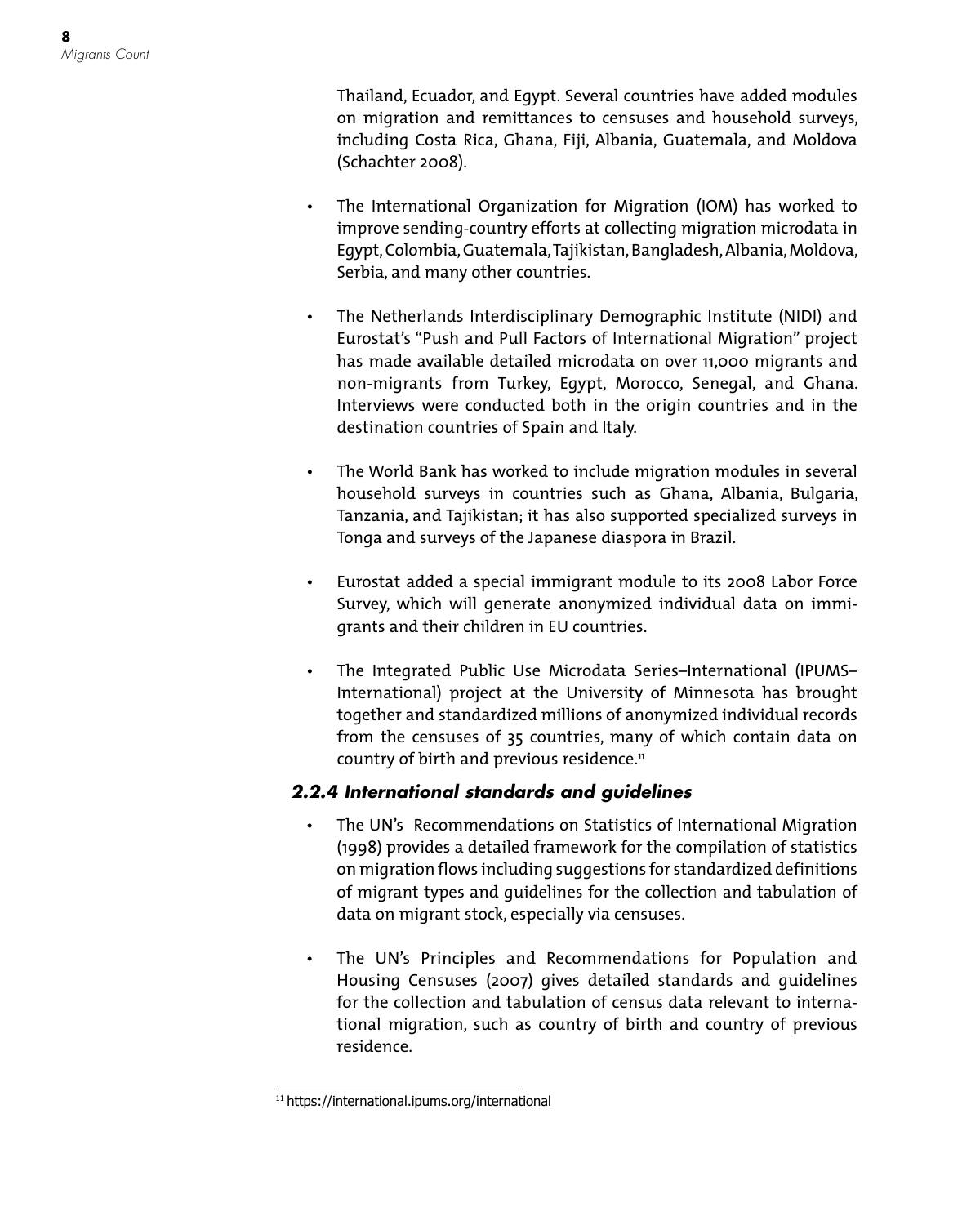In 2007, the European Parliament and the Council of the EU adopted Regulation (EC) No. 862/2007 on migration and international protection statistics. 12 Under this regulation, EU Member States must supply to Eurostat harmonized statistics on asylum, migrant stocks and flows (inflows and outflows), acquisition of citizenship, and measures against unauthorized migration. 13 The main disaggregations for these statistics are age, sex, citizenship, country of birth, and countries of destination and origin. The European Commission funded the project THESIM (Towards Harmonized Statistics on International Migration) to review national data availability and statistical definitions, and to assess the steps necessary for national compliance with the new regulation (Poulain et al. 2006).

#### **2.3 Major policy questions that existing data cannot answer**

The above efforts are a major advance and the Commission applauds them. They all exhibit limitations, however, that constrain their impact on research: often either they yield aggregated tabulations that prohibit detailed analysis of migrants' movements, or they cover a limited geographic area, or they generate data that are incommensurable in different ways with data from other sources. Here are just a few of the crucial policy questions we often cannot approach even with recently improved migration data:

#### *Causes of movement*

- How much return migration and temporary migration is there?
- Should destinations adopt measures to encourage return migration, and how?
- What common traits are shared among people who leave, among people who go back, and among people who move back and forth?
- • How many unauthorized migrants are there, and what are their characteristics?
- How will climate change shape migration patterns (Kniveton et al. 2008)?

*There remain crucial policy questions that we often cannot approach, despite recent improvements in migration data.*

<sup>12</sup> http://eur-lex.europa.eu/LexUriServ/LexUriServ.do?uri=OJ:L:2007:199:0023:0029:EN:PDF

<sup>&</sup>lt;sup>13</sup> See the work of MIMOSA (MIgration MOdelling for Statistical Analyses), PROMINSTAT (Promoting comparative research in the field of migration and integration in Europe), and ILMAS (Implementation of Legislation on Migration and Asylum Statistics).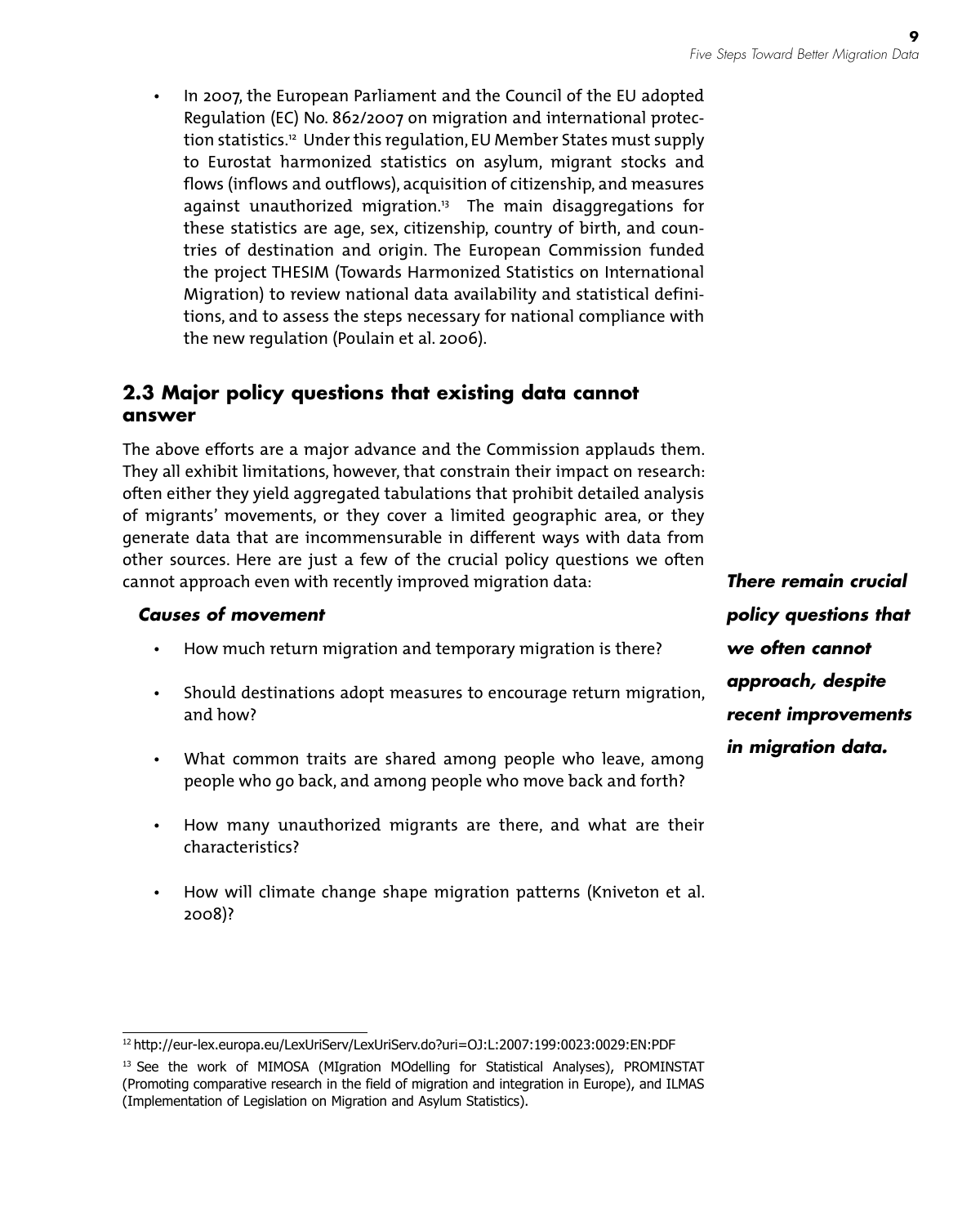#### *Effects of movement*

- • Are return migrants more productive due to their migration experience? Do they bring back skills, technology, and entrepreneurship as well as money?
- What are the effects of quest worker programs on the countries of origin and the migrants?
- • How does high-skill emigration affect education decisions in origin countries?
- • How do high-skill diasporas affect trade and investment with the origin?

#### *How policy shapes movement*

- • Which policies encourage permanent migration and which encourage temporary migration, and to what degrees?
- • How can destination-country policies leverage remittances for development?
- How are unauthorized movements shaped by immigration policy?
- • How can management of temporary and permanent migration flows help countries navigate through demographic change?

Answering these questions requires disaggregated data that even recent laudable efforts to improve migration data have only begun to generate. Often, for example, the only statistics available to researchers are infrequently updated tabulations of migrants' general traits—such as the total number of foreignborn people of a certain education level, at ten-year intervals. While such data are useful and important, they do not permit detailed analysis of the true effects of that movement on the country of origin. Counting the number of Filipino nurses abroad does not adequately describe the effect of nurse migration on nursing education in the Philippines, for example, since many Filipino nurses privately acquire nursing degrees expressly to emigrate. Counting the number of Indian engineers abroad does not adequately describe the impact of that movement on technological development in India, since engineers abroad have interacted with their home country in complex ways. Counting the number of Mexican laborers in the United States or Moroccan laborers in Spain does not describe the complex patterns of back-and-forth movements that shape development in Mexico and Morocco.

Research on the development effects of migration requires looking for relationships between movement and development outcomes. This is often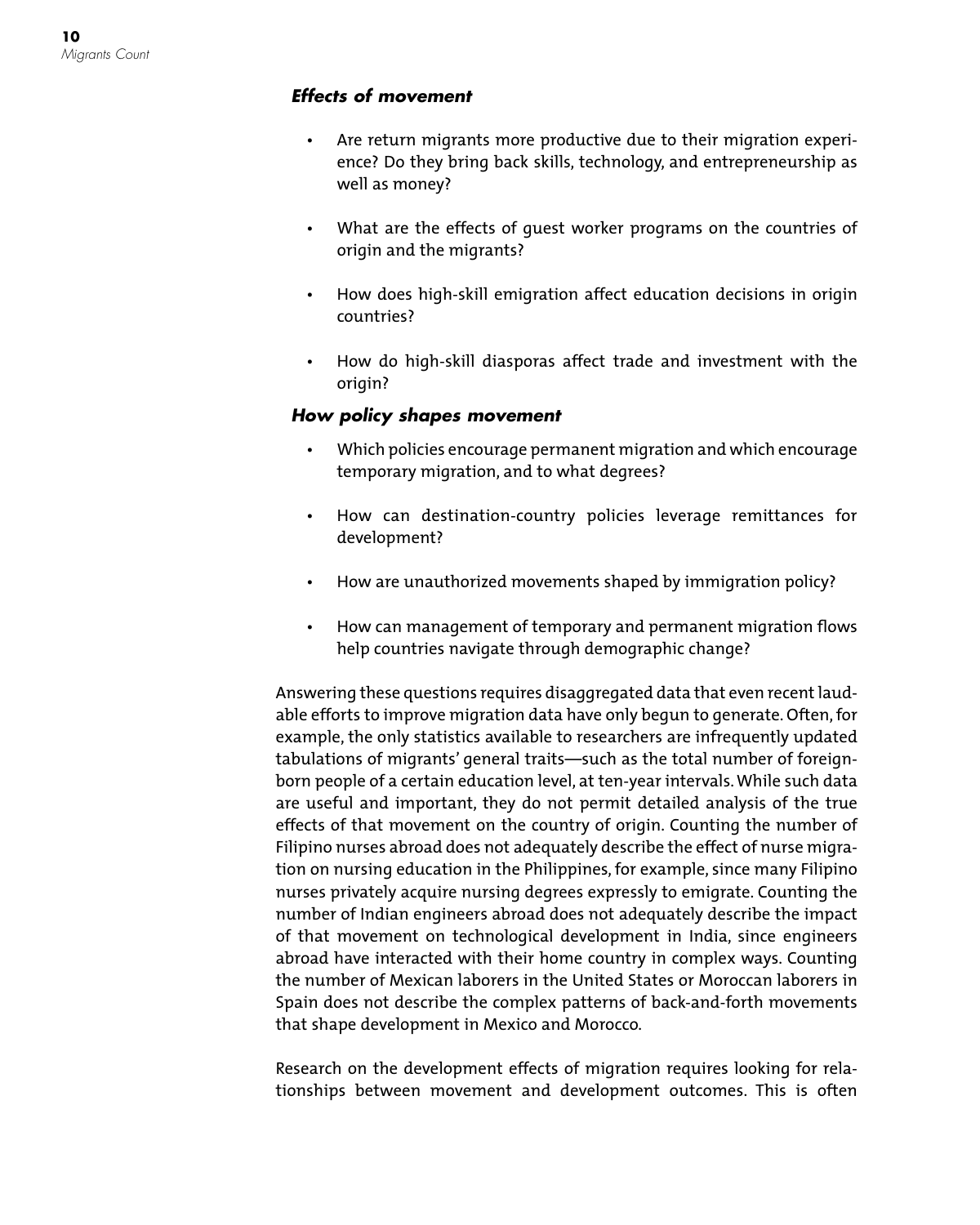impossible without (1) substantially disaggregated tabulations of data on migrants—for example, broken down by year and by individual traits—and (2) in many cases, anonymous data on individual migrants. Suppose, for example, that a researcher observed a (hypothetical) change in a particular European country's migration policy toward Tunisian nurses in 1997, and wished to understand the development consequences for Tunisia. If the only data available are the number of nurses with "North African" nationality resident in the European country in 1991 and 2001, little can be learned from this experience regarding the potential development impacts of related future changes in policy. On the other hand, if researchers had access to annual data on the arrivals and departures of Tunisian nurses in the European country, or an anonymous sample of individual-level data on Tunisian nurses in the European country that included their year of arrival, the experience would reveal a wealth of information about how the policy change affected Tunisian nurses' decisions to move, how those movements shaped the lives of people who remained in Tunisia, and so on. Data of this quality have long since been taken for granted by researchers studying the development impacts of international trade and investment.

The Commission notes that one important way to improve the availability of data is the publication of estimates by international agencies. Practice has shown that the wide dissemination of such estimates motivates countries that disagree with them to release more data.

## 3. Five Steps to Improve Migration Data in the Short Term, with Existing Institutions and at Low Cost

The Commission is hopeful and confident that much of this situation can be fixed. Here it suggests who could take a limited set of basic steps that would make a world of difference for our understanding of the links between migration and development. These could be accomplished in the short term, with existing institutions, at very low cost. A subsequent section discusses longerterm strategy. What follows is not an exhaustive list of how migration data should be improved; rather, it is a prioritized and focused list of high-impact steps that could be taken in the short term, and who should take them.

#### **Recommendation 1: Ask basic census questions, and make the tabulated answers publicly available**

The Commission agrees that every population census, in every country, should include questions on the place of birth, country of citizenship, and place of residence either one or five years prior to the census, for each person enumerated—and that four essential tabulations of these results should be openly disseminated.

*Countries already collect a wealth of data on foreign citizens. However, no country takes full advantage of this storehouse of knowledge to better understand migration processes.*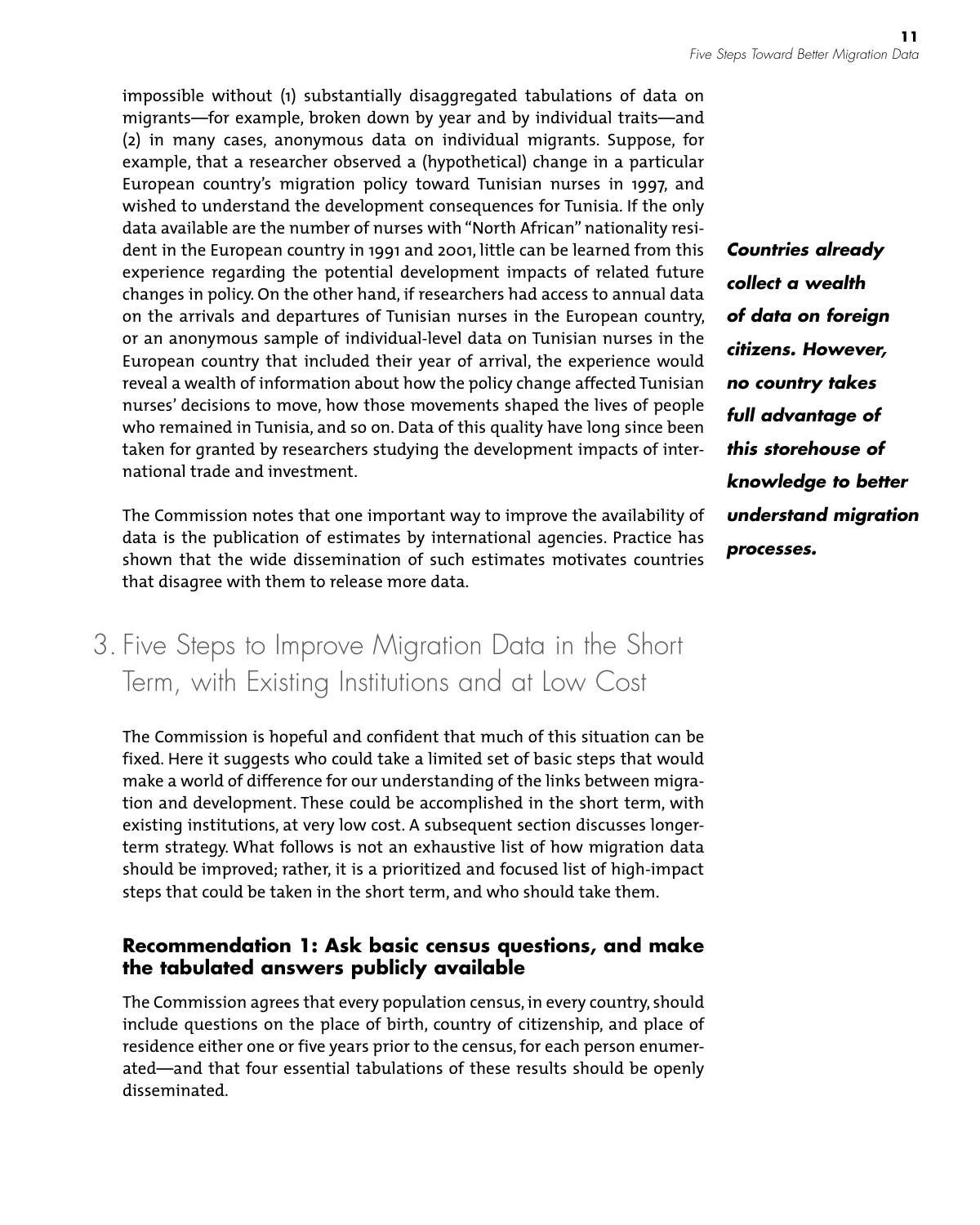#### *Why?*

The Commission recognizes that the United Nations has made these recommendations consistently for some time but that full compliance is still a distant goal. Because the 2010 round of censuses is already underway, it is urgent to find ways to ensure that the relevant questions are included in the censuses of most countries, and that they are processed, tabulated, and disseminated in a detailed and speedy fashion. The opportunity to affect this process is now, and will not come again for another decade.

#### *How?*

The first essential step is for each country on earth to ask the questions on their basic census form, allowing a separate response for each individual country of birth, citizenship, or previous residence. Table 1 shows that large numbers of censuses in the 2000 round did not ask the questions in this way. This may change substantially in the 2010 round of censuses, which is underway at this writing. But Table 1 also shows that progress in the initial censuses of the 2010 round is uneven.

*Without anonymous data on individual migrants, it is not possible for researchers to answer some of the most pressing policy questions at the nexus of migration and development.*

The second essential step is to publicly tabulate this information, once it is collected. The essential census-based tabulations that each country should publicly disseminate are country of birth, country of citizenship, and country of previous residence (1 or 5 years ago), tabulated (1) by sex, (2) by age, and (3) by level of education.

Production and dissemination of these simple tabulations via the internet would be quick and would carry few costs.

Unfortunately there is no agreed-upon global standard for the form of the question on country of previous residence. Statistical institutes in Europe have agreed on the collection of information on the year of arrival of international migrants, as well as the place of residence one year beforehand (UNECE 2006 and European Union Regulation [EC] No. 763/2008). In contrast, the global census recommendations prepared by the United Nations Statistical Division (2007: 140) consider a question about residence five years beforehand to be "more appropriate for collecting data for the analysis of international migration." Though it would be ideal for all countries to ask all of these questions, it is far more important that all countries should collect data on previous residence in the ways most appropriate to their needs and circumstances.

#### *Who?*

While many countries have made progress in collection and dissemination of this information, several countries crucial to global migration flows report scant information. The Commission particularly notes the paucity of data from developing countries, some which are important migrant destinations, including countries of the Gulf Cooperation Council.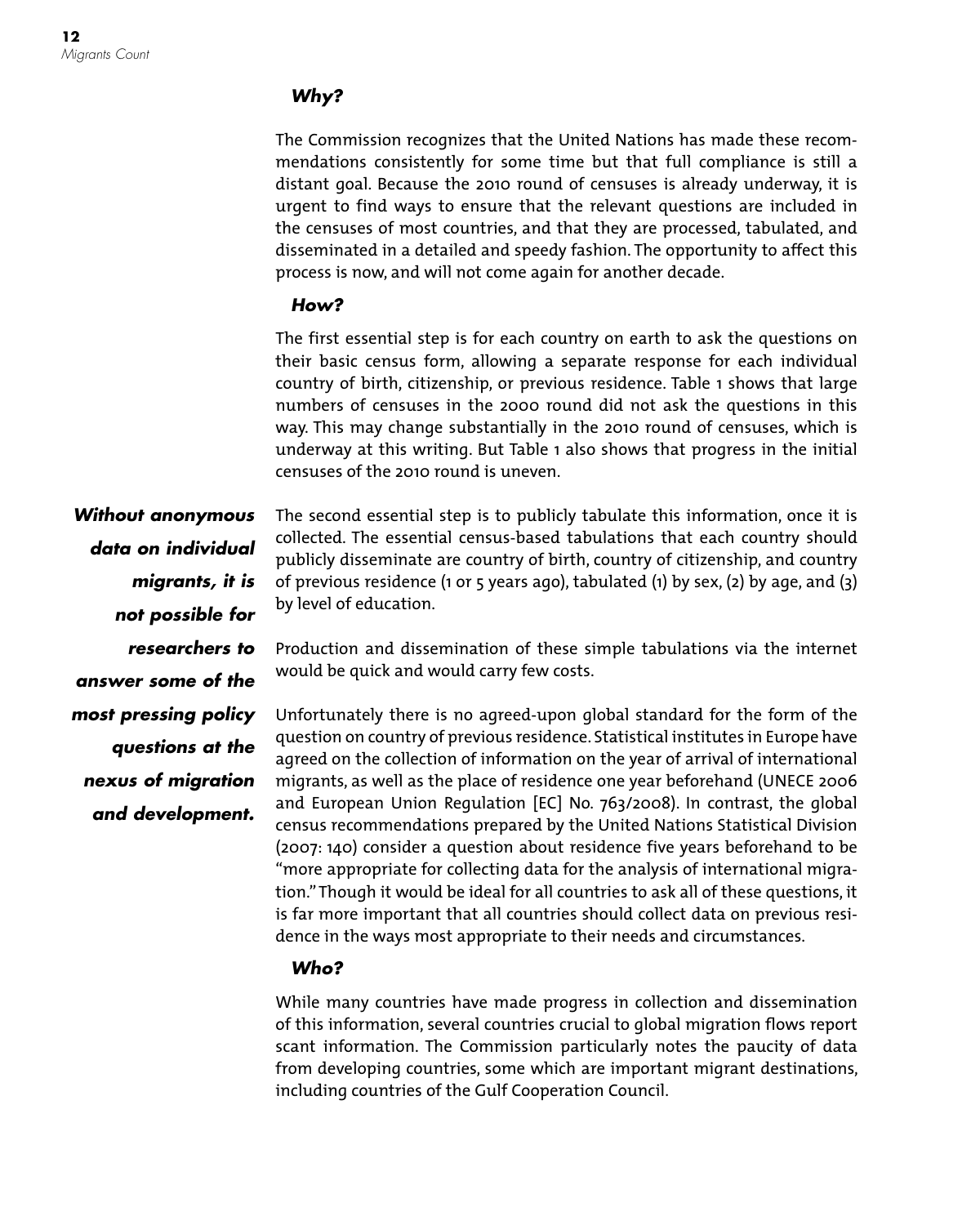Various national, bilateral, and multilateral actors deal with national population censuses. The United Nations Statistics Division is the main global focal point through its role of setting standards, providing capacity building, and collecting data. The United Nations Population Fund coordinates census support at the country level. The World Bank is an important funding source for census projects. In addition to strengthening the multilateral system, the Commission believes that there is significant scope to mobilize actors outside the United Nations system to provide census expertise, to build capacities at the national level, and to conduct census-based research. However, the Commission believes that the role of the United Nations in setting standards, collecting data, and providing global estimates is unique and may require additional support.

| Presence of Question                    | Subject of Question |       |             |       |                    |       |         |          |      |      |
|-----------------------------------------|---------------------|-------|-------------|-------|--------------------|-------|---------|----------|------|------|
|                                         | Birth               |       | Citizenship |       | Previous Residence |       |         |          |      |      |
| 2000 census round                       |                     |       |             |       | 1 year             |       | 5 years |          | Both |      |
| None                                    | 22                  | (12%) | 57          | (32%) |                    |       |         |          |      |      |
| Partial                                 | 15                  | (8%)  | 23          | (13%) |                    |       |         |          |      |      |
| Complete                                | 140                 | (79%) | 97          | (55%) | 34                 | (19%) |         | 64 (36%) | 15   | (8%) |
| Total                                   | 177                 |       | 177         |       | 177                |       | 177     |          | 177  |      |
| 2010 census round (as of November 2008) |                     |       |             |       |                    |       |         |          |      |      |
| None                                    | 6                   |       | *           |       |                    |       |         |          |      |      |
| Partial                                 | 4                   |       | *           |       |                    |       |         |          |      |      |
| Complete                                | 38                  |       | *           |       | 10 <sup>2</sup>    |       | 28      |          | 7    |      |
| Total                                   | 48                  |       |             |       | 48                 |       | 48      |          | 48   |      |

#### **Table 1. Number of censuses that ask key migration questions**

Source: UN Population Division. Data as of November 2008. "None" signifies no question on the census, "Partial" signifies that the question is asked only in 'yes/no' form or about groups of countries (e.g. "Africa", "Latin America"), and "Complete" signifies that the question is asked in a way that allows a separate response for each other country in the world. \*Asterisk signifies no data available. 2000 round data omit Kazakhstan. 2010 round data omit 11 other countries whose questionnaires were not available for analysis. Numbers represent censuses, not countries—for example, the 2001 census of Hong Kong, China was conducted separately and differently from the 2000 census of mainland China.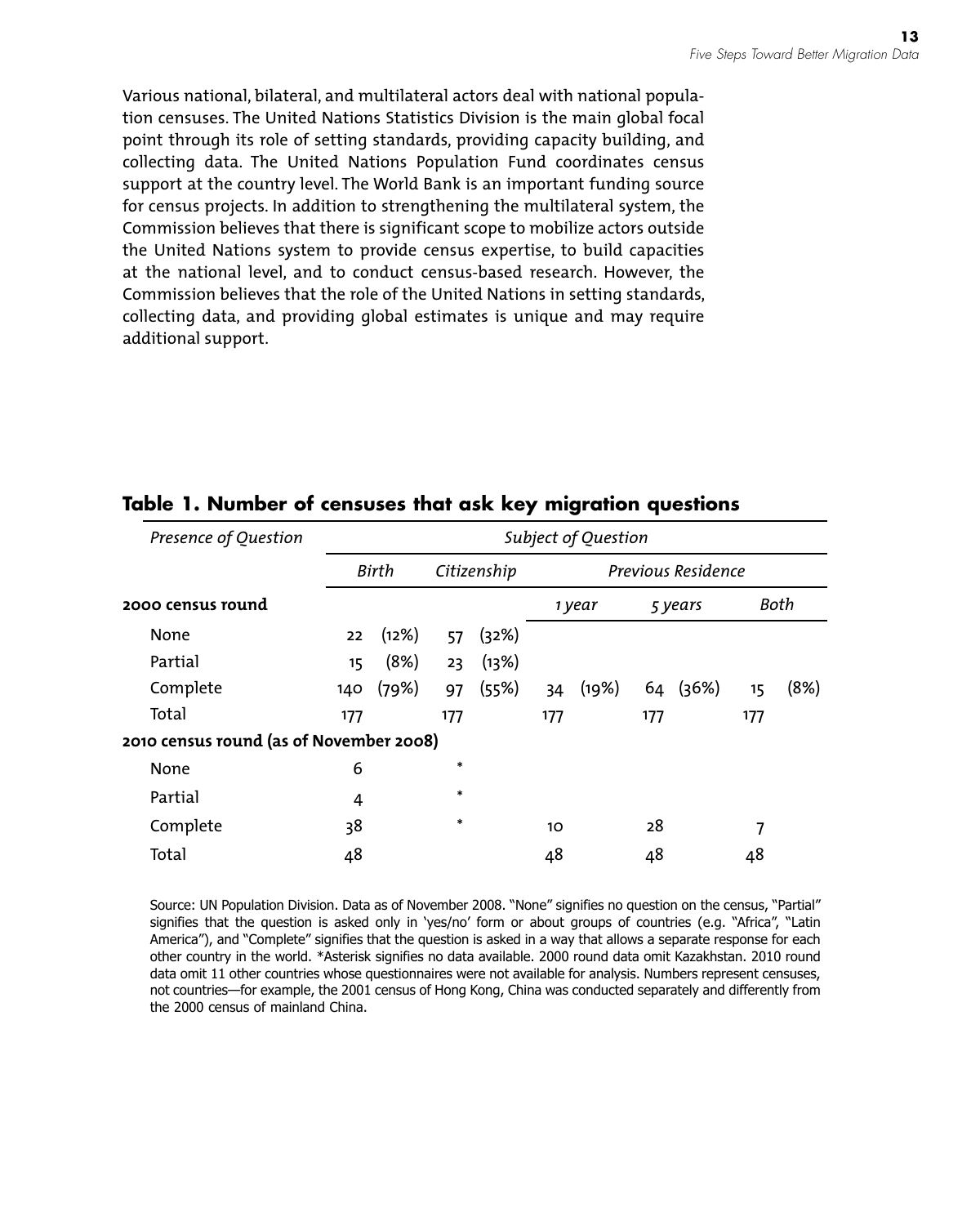#### **Recommendation 2: Compile and release existing administrative data**

The Commission agrees that there is enormous scope for broadening the use of administrative data on visas, work permits, and population registers where available, to greatly enrich understanding of the characteristics of international migrants. Doing so requires closer cooperation between ministries in charge of migration and national statistical offices.

### *Why?*

Essentially all countries already collect a wealth of administrative data on foreign citizens. However, since the information is not disseminated, no country takes full advantage of this storehouse of knowledge to better understand migration processes. Releasing data on visas, border control, residence, and work permits, on consular registers, asylum seekers, and apprehended irregular migrants in particular can offer rich portraits of migrant flows and stocks in fine detail and at minimal additional cost. Although the difficulties to be faced for extracting statistical data from these data sources are real, such sources can help produce timely and detailed statistics on movement. As mentioned below, they may also yield valuable anonymous data on individual migrants (microdata). Bilateral and regional cooperation is also essential since it is not uncommon for origin-country statistics and destination-country statistics about the magnitude of the same flows to differ.

#### *How?*

There are many examples of how compiling and releasing administrative data can shed light on otherwise opaque migration phenomena. The national asylum data published by the UN High Commission for Refugees come from administrative sources. The data underlying the UN Population Division's "International Migration Flows to and from Selected Countries" database are taken in large part from administrative data and demonstrate what can be done with existing numbers when they are made public. Schwabish (2009) uses administrative data from the U.S. Social Security system to infer the rate of emigration by those who previously immigrated—an estimate that cannot be made with more traditional migration data, since the United States does not compile statistics on the traits of those who leave the country.

Recent advances in the compilation of administrative data on irregular migration also promise to shed new light on the phenomenon. The European Commission has begun to compile annual data on a range of irregular migration indicators, including apprehensions, returns, and smuggling by nationality. 14 The International Centre for Migration Policy Development (ICMPD) compiles related data in its Yearbook on Illegal Migration, Human

<sup>&</sup>lt;sup>14</sup> Centre for Information, Discussion and Exchange on the Crossing of Frontiers and Immigration (CIREFI), http://europa.eu/scadplus/leg/en/lvb/l33100.htm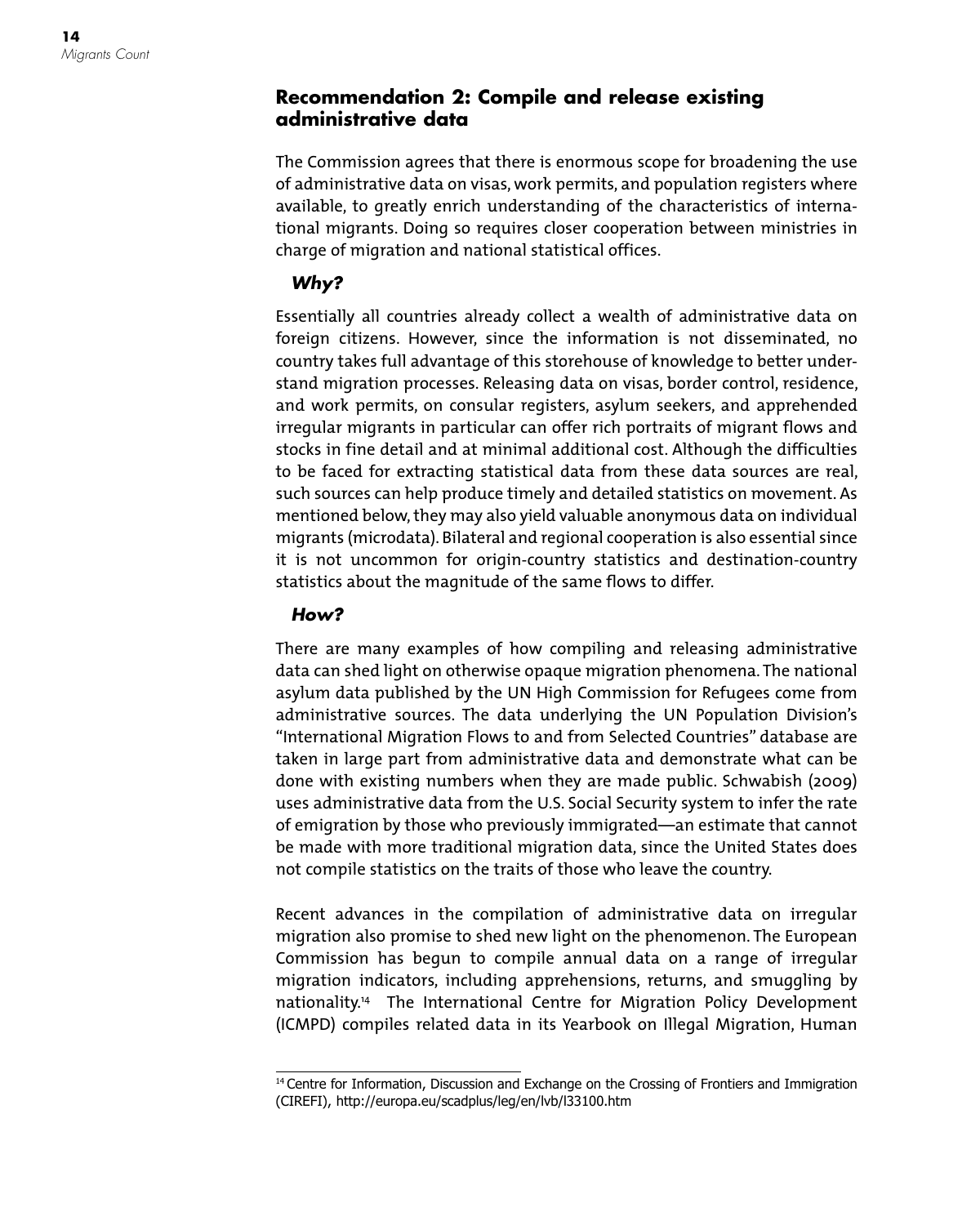Smuggling and Trafficking in Central and Eastern Europe. A report by the United States government (GAO 2006: 18-21) points to work by the International Organization for Migration (IOM) as a model for systematic collection of administrative data on human trafficking.

#### *Who?*

Mining this rich vein of migration-relevant data requires closer cooperation between ministries in charge of migration and national statistical offices. There are tremendous gains to such cooperation: the agencies that regulate migration have rich data and close links to policy formation, and national statistical offices have rigorous statistical expertise, close knowledge of international recommendations on statistical harmonization, and expertise on ways to compile tabulations and microdata while maintaining individual privacy and national security. Each can contribute its strengths, and little additional cost need be incurred since the vast majority of the cost of such data—collecting them—has already been borne. Perrin and Poulain (2008) describe a model of how precisely this cooperative process could unleash tremendous amounts of existing migration data at low cost in Ukraine by compiling data now scattered among several agencies into a single register.

### **Recommendation 3: Centralize Labor Force Surveys**

The Commission suggests that the member states of the European Union, United States, Canada, Australia, New Zealand, Thailand, Malaysia, Chile, South Africa, and other countries with frequent and detailed Labor Force Surveys give permission to unify those surveys' individual records into a single, harmonized, annually updated database.

### *Why?*

Several countries all over the world, including all of the major migrant destination countries, currently carry out detailed representative Labor Force Surveys (LFS) at least once a year. Almost all of these gather detailed information on respondents' country of birth, occupation, education, and earnings, and many include information on countries of prior residence for the foreign-born. The enormous expense of collecting the data is already incurred; there remains the relatively small step of compiling them into a usable, harmonized form. The sample sizes of these surveys mean that they do not permit collection of detailed data on migrants from all possible countries of origin, but they do contain a great wealth of information on migrants from major migration corridors.

The European Union now compiles the LFS of all of its members into a unified, harmonized, annually updated database. 15 This proves the tech-

<sup>&</sup>lt;sup>15</sup> Not all members report country of birth for each individual in the publicly-available form of the Eurostat LFS microdata, but researchers are able to request more detailed information.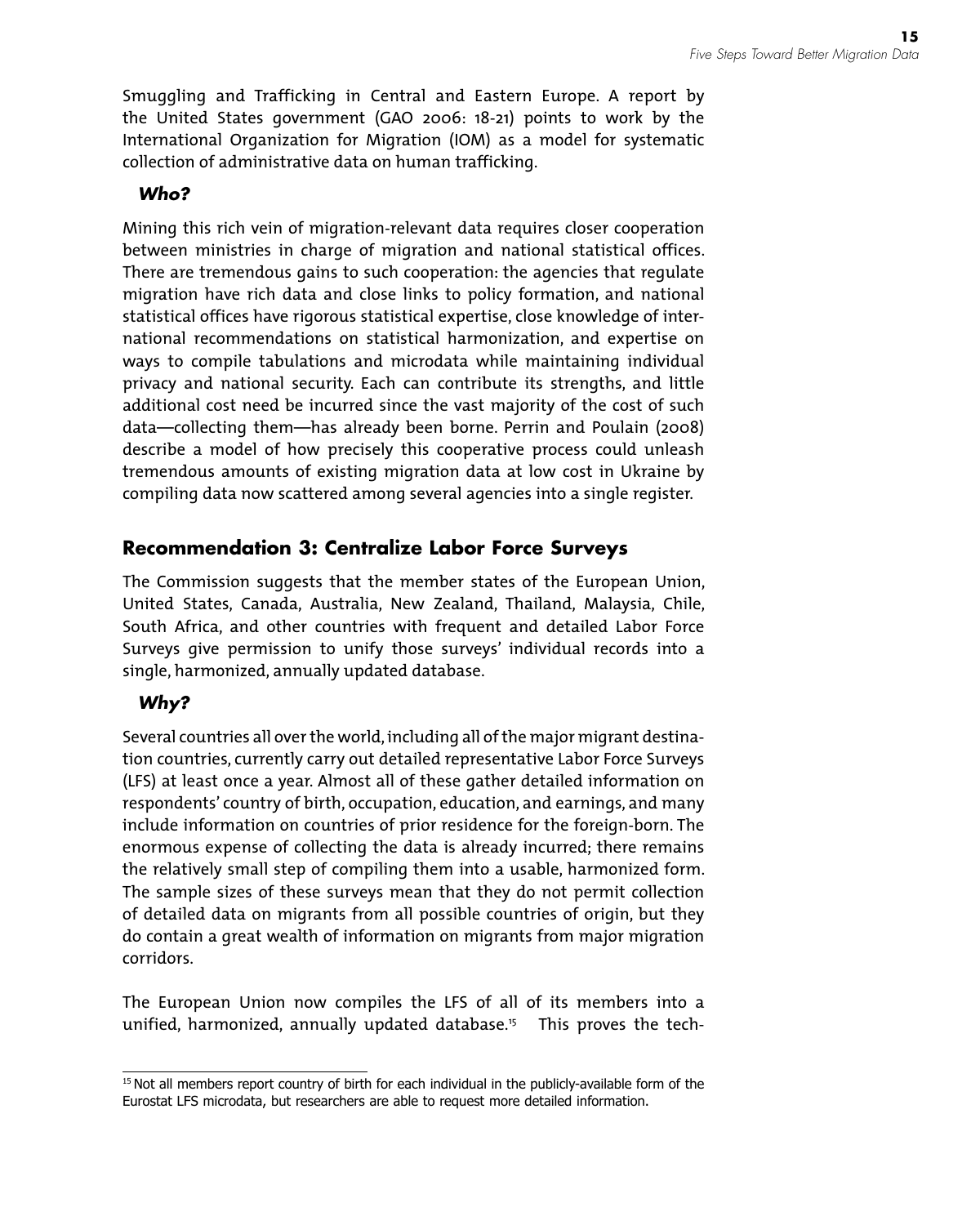nical feasibility of the more global exercise the Commission recommends. Some technical issues remain to be addressed, including working around the possible imperfections in some countries' LFS data, especially in the coverage of non-nationals, and deciding on data storage and interface details to adequately address all countries' requirements for confidentiality and data security. The Commission believes that these issues can be addressed, and that the resulting database—even with any inherent limitations—would allow a quantum leap in our understanding of global labor dynamics.

#### *Who?*

This resource could be housed at OECD headquarters to both credibly maintain strict confidentiality of the microdata and allow users to create detailed custom tabulations over the internet. This access could allow users to conduct remote statistical analysis of the data, affording detailed analysis of relationships between different traits of migrants and non-migrants without the user ever possessing or even seeing the underlying microdata that permit the analysis—as the Luxembourg Income Study now successfully does for several national surveys.

#### **Recommendation 4: Provide access to microdata, not just tabulations**

The Commission agrees that it would be highly desirable for National Statistical Offices that already collect data on migrants via general or specialized surveys to make anonymous data on individuals available to researchers. 16

#### *Why?*

The Conference of European Statisticians has recognized that releasing detailed microdata faces important confidentiality constraints, but it has unequivocally found that several existing measures can adequately limit the risks associated with releasing microdata (UNECE and CES 2007). It recommends "moving from a risk avoidance strategy to a risk management strategy," and gives several examples of readily transferable best practice in this area from around the world.

We illustrate the need for microdata with one of many possible examples that would allow a large jump in our understanding of the development impacts of migration policy. This is the release of public anonymous data on individual migrants, including type of visa at admission. This could include very basic anonymous data on age, education level, sex, and country of origin for a representative sample of individuals entering on each of several broad visa classes. Without information of this type, it is impossible for researchers to seek answers to some of the most pressing policy questions at the nexus of

<sup>16</sup> Anonymous data on individual migrants, or microdata, means the anonymous, coded replies from large numbers of individual respondents in surveys (not aggregated to statistics), carefully presented to conceal their identity and protect their privacy.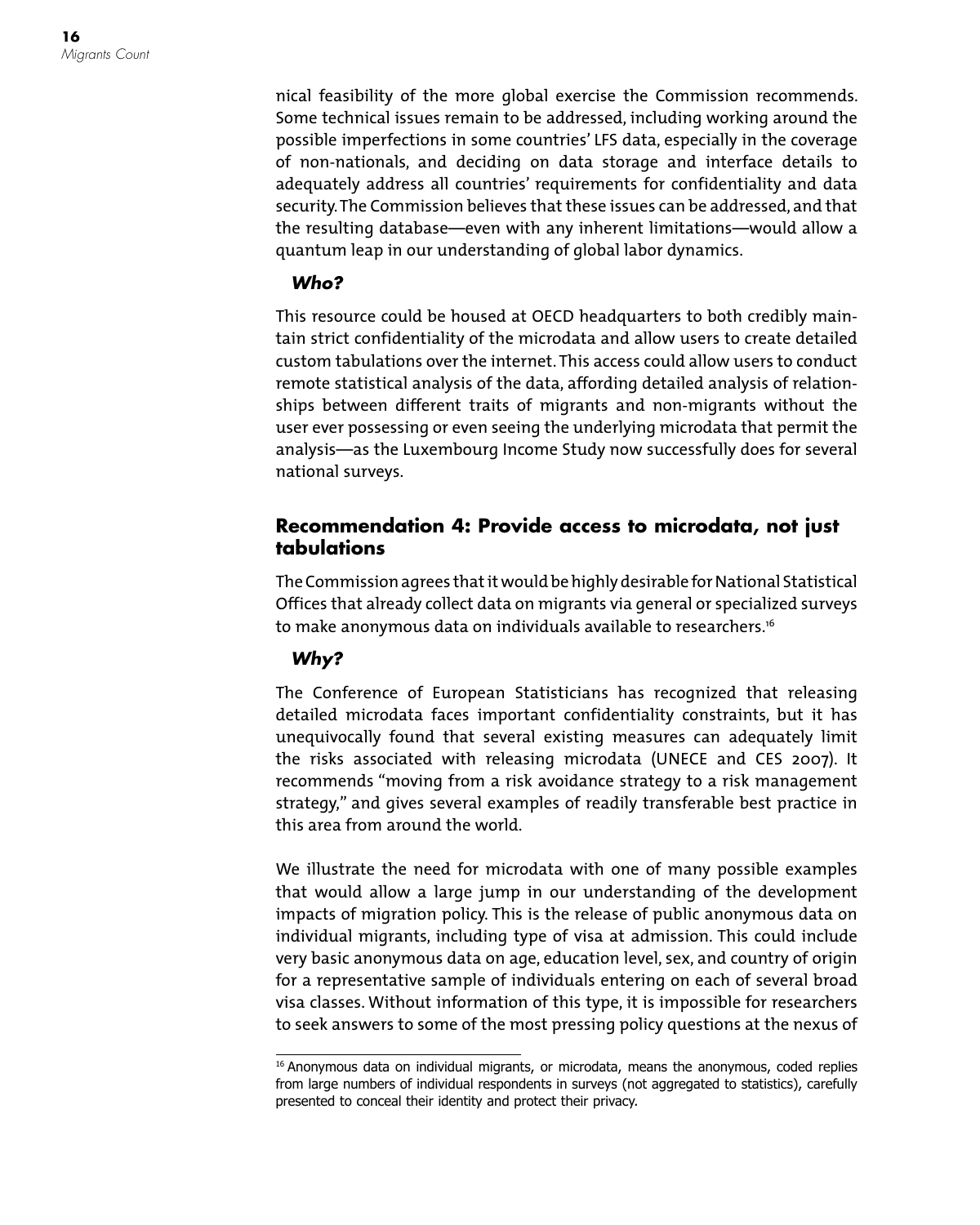migration and development. When a country shifts its migration policy away from family-reunification visas toward skilled-worker visas, for example, as the United States and the European Union are likely to do in years to come, what is the effect on the skill mix of people who move? There are few sources for such data, meaning that some important development effects of major policy shifts can only be guessed at.

#### *How?*

Detailed anonymized data on individuals from the United States census and labor force survey can be freely downloaded from the internet by anyone. Australia, Finland, Sweden, Italy, Canada, and the United Kingdom all permit researchers to work directly with anonymized microdata by various methods, including licensed Public Use Files, remote access facilities, and controlled-access data laboratories. The Netherlands, Denmark, New Zealand, and Slovenia have provisions for researchers to work directly with recently collected microdata—demonstrating that this is quite feasible even in relatively small countries where confidentiality concerns might be greatest (UNECE and CES 2007). Brazil, Mexico, and South Africa give liberal access to anonymized microdata from their censuses, proving that protecting confidentiality is quite feasible in middle-income developing countries.

But not all microdata access is alike. Researchers can 'access' microdata from the French census through the Réseau Quetelet, but can only obtain custom tabulations of records, not the microrecords themselves. Such tabulations are useful for some kinds of migration research—such as counting the number of Senegalese physicians in France in 1999—but not for other kinds, such as using statistical analysis to determine whether migrants' traits differ systematically from traits of non-migrants. The United Kingdom and Canada publish CD-ROMs containing census microdata, but neither contains detailed country-of-birth data for each individual. In these datasets, countries of birth are frequently aggregated into regions, which makes many important migration research questions impossible to ask. The experience of the United States and Australia—many of whose states are much smaller than the United Kingdom and Canada—demonstrate that aggregating countries of birth is not necessary in order to protect respondents' confidentiality. The International Household Survey Network has established an excellent set of guidelines for the anonymization, storage, documentation, and dissemination of microdata across the globe. 17

Releasing representative anonymous data on individuals by type of visa at admission would depend on a simple decision of the major destination countries. The United States used to publish full, anonymous microdata on all new recipients of legal permanent residency annually from 1973 to 2000, including their visa class of original entry, but it ceased to do so in the climate of fear

<sup>17</sup> http://www.internationalsurveynetwork.org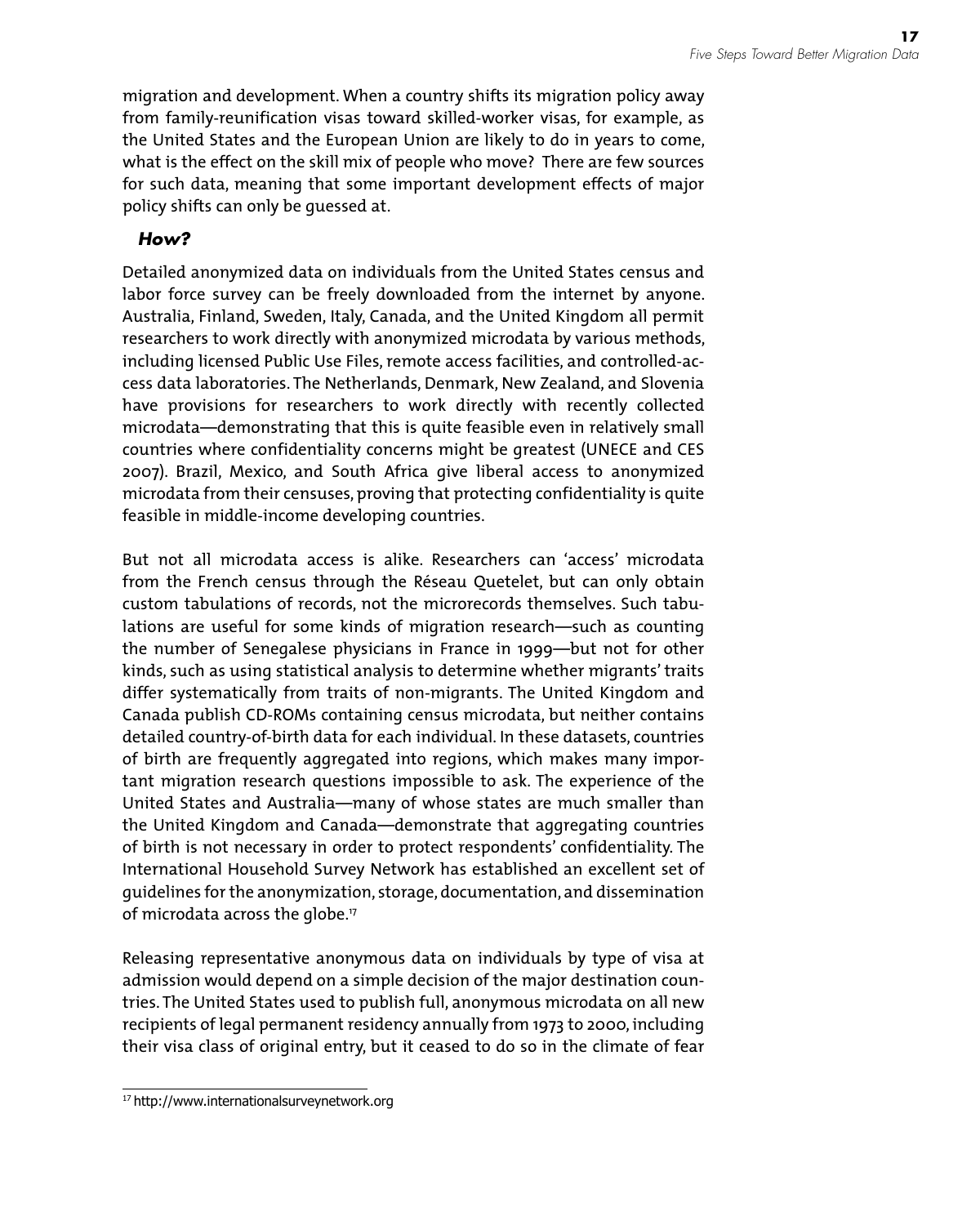following September 2001. There are feasible ways to resume production of this public good while maintaining strict standards of confidentiality. These methods, successfully employed by census bureaus around the world, include the anonymous reporting of data on a limited number of traits for each individual, the restriction of reporting to a representative sample rather than all individuals, and the use of random perturbation methods to further enhance privacy while maintaining broad statistical accuracy for most uses. The same methods could be extended to include temporary migrants as well, and could be replicated by other important destination countries. In cases where the release of microdata is deemed politically infeasible, detailed disaggregated tabulations of migrants by country of origin, visa class, age, sex, education level, and occupation would still go a long way toward advancing research possibilities.

The Integrated Public Use Microdata Series–International (IPUMS-I) project at the University of Minnesota represents the best practice in making large amounts of census microdata openly available to researchers. At the time of this writing, they have brought together and standardized millions of individual records from the censuses of 35 separate countries. Many countries have, however, been unwilling to give IPUMS-I microrecords that include data crucial to migration research—such as detailed country-of-birth data—which fundamentally limits the usefulness of this potentially invaluable resource.

#### *Who?*

The Commission encourages the United Nations Statistics Division, Eurostat and the Committee of European Statisticians to set guidelines for the release of such microdata, including those relative to the protection of privacy and confidentiality, in order to give National Statistical Offices a basis for the release of appropriate microdata for research purposes.

#### **Recommendation 5: Include migration modules on more existing household surveys**

The Commission agrees that an essential component of better understanding migration-development relationships is the collection of more and better household survey data based in countries of origin. A core "migration module" of roughly 10 to 15 questions should be included where possible in a greater number of Living Standards Measurement Study surveys, Demographic and Health Surveys, and other ongoing survey efforts. This improvement would carry very limited additional costs.

#### *Why?*

Only multi-topic surveys in countries of origin allow detailed links to be established between the migration process and human development outcomes for people and households. They also represent the only feasible method of gathering detailed information on migrants in countries where resource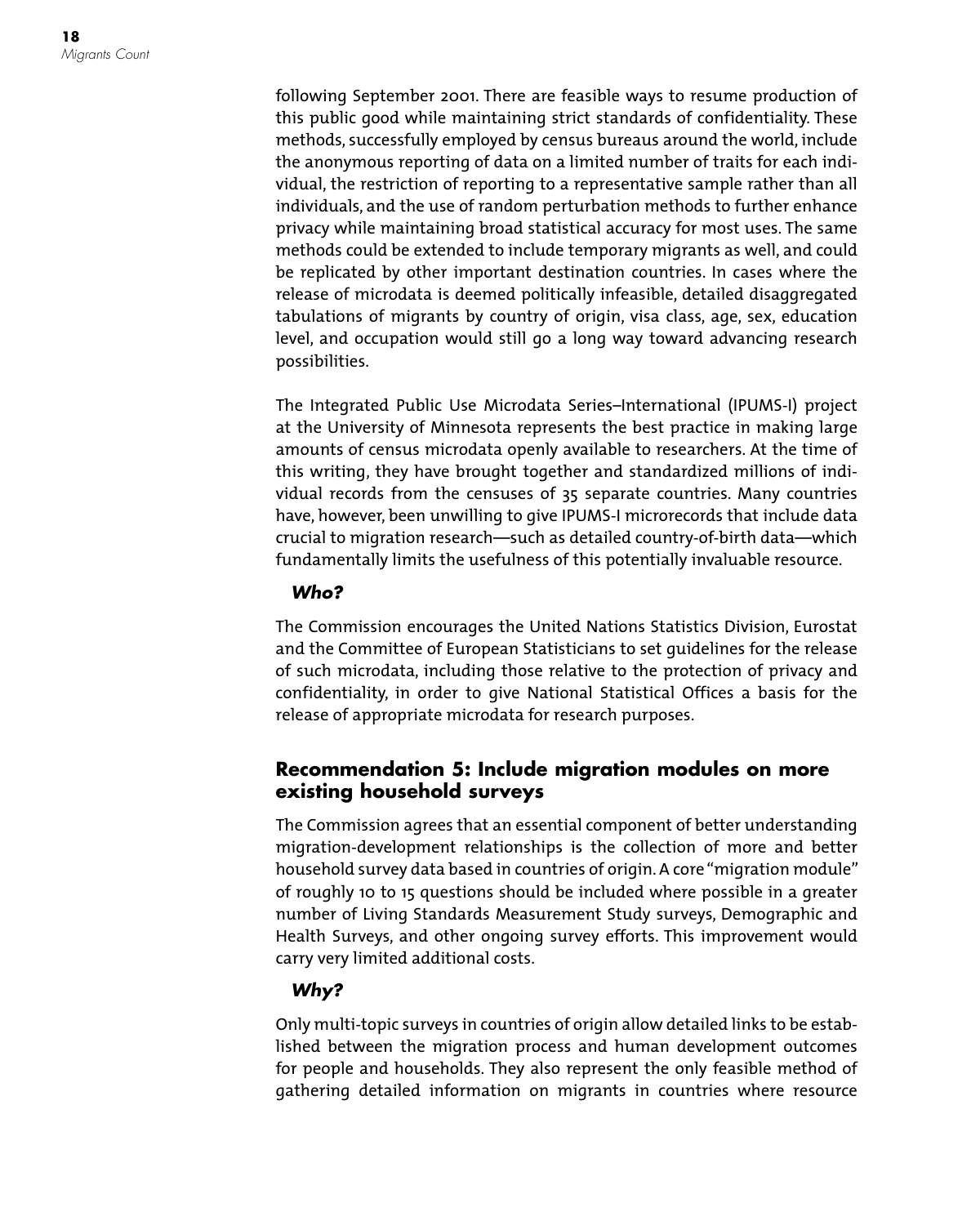constraints prohibit specialized surveys focusing exclusively on migrants. Surveys furthermore offer better hope of capturing unauthorized migration—an issue of tremendous policy significance—than other methods.

#### *How?*

Several different types of ongoing household surveys in countries of origin present opportunities for the inclusion of migration modules. These include Living Standards Measurement Study (LSMS) surveys, Demographic and Health Surveys (DHS), Labor Force Surveys (LFS), Household Budget Surveys (HBS), and Income Expenditure Surveys (IES), differing subsets of which are used in different countries. For the purpose of gathering useful research information on migration, LSMS surveys in general offer information that is richer than some other survey types for understanding livelihoods—such as a consumption-based welfare measure. This richness, however, comes at the cost of smaller sample sizes than other surveys such as the DHS. There is therefore no one clear survey type into which migration modules obviously fit in all settings.

Since migrants represent a very small fraction of the population in many countries of origin—and even in some important countries of destination—the sample sizes of traditional survey methods are often fundamentally limited. Traditional survey-based methods are therefore not universally applicable. Nevertheless, migration modules in nationally representative surveys have successfully captured detailed information on reasonably large numbers of migrants in a number of countries, such as the United States and Ghana (Schachter 2008) and more recently in Tajikistan and Bulgaria. Many recent or planned LSMS-type surveys contain information on 10,000 to 15,000 households—which may be sufficiently large to provide data on substantial samples of migrant households—including surveys in Kenya, Angola, Malawi, Iraq, and Guatemala. For more than 20 countries, lifetime migrants represent over 10 percent of the population, with recent migrants constituting  $2-3$ percent of the population in many cases, so they and the people associated with them will be represented to useful degrees even in national surveys.

Beyond this, some degree of "stratified" sampling (disproportionate oversampling) of migrant populations within the framework of a broader nationally representative survey holds the promise of extending the usefulness of this approach to additional settings. Recent small-scale examples include surveys in Guatemala (e.g. IOM 2008), Ecuador (on Colombian migrants, see Bilsborrow and CEPAR 2006), and Brazil (the Nikkei survey by McKenzie and Mistiaen [2007]). Prior to that, the Push and Pull Factors of International Migration project used disproportionate sampling to select areas in five countries of origin (Turkey, Egypt, Morocco, Senegal, and Ghana) and two European Union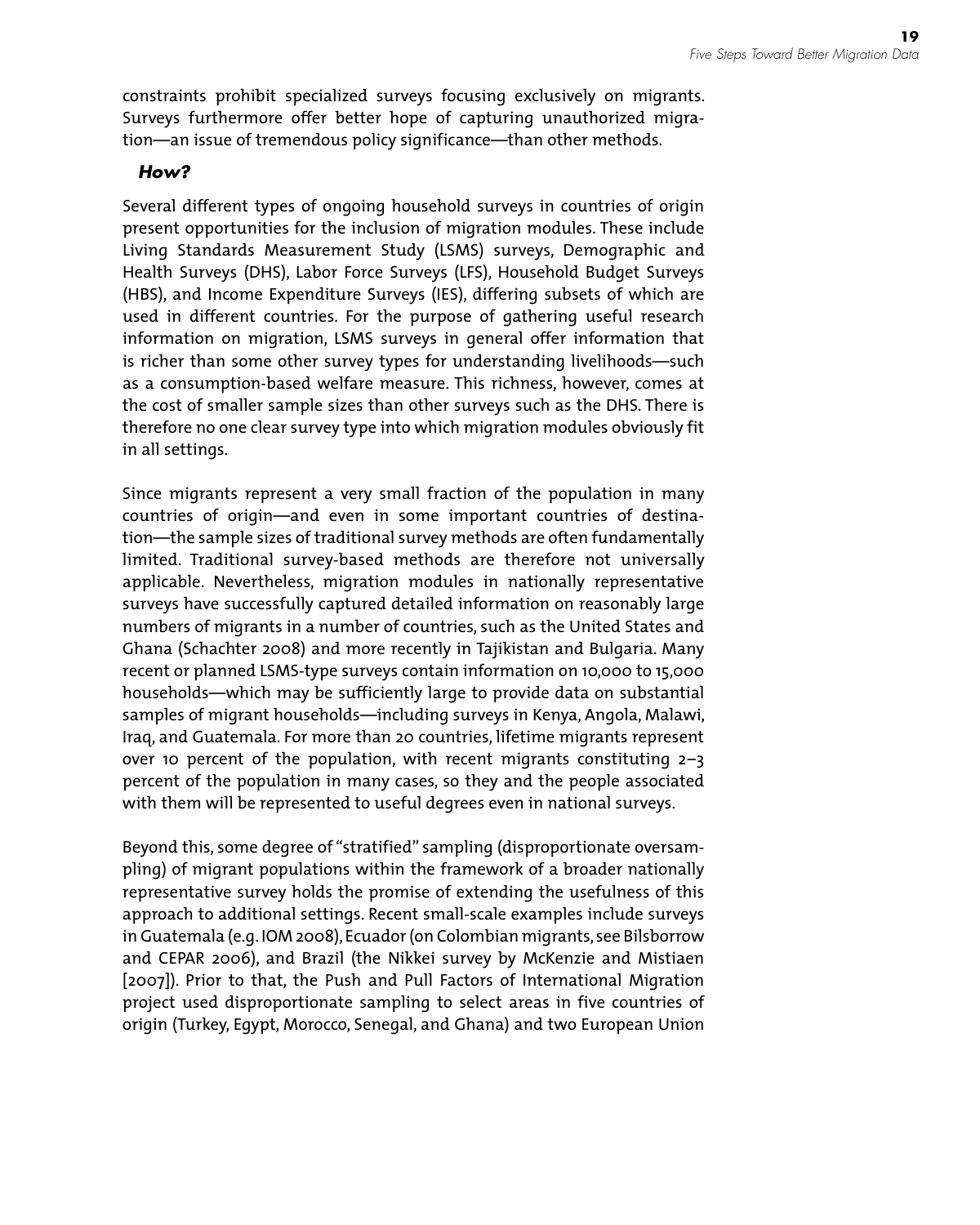countries of destination (Italy and Spain) (Schoorl et al. 2000). 18 However, the lack of an appropriate sampling frame to perform the stratification will continue to be a limiting factor unless future population censuses include key questions to identify migrant households.

Implementing this recommendation in countries with a lower prevalence of migration in the overall population may, then, require the minor effort of adding one or two questions to the national census on the migration history of each household. This would help identify areas to oversample in the search for migrant households. To identify areas rich in emigrants, surveys could ask, for example, "How many of your children have lived outside the country at any point in the past, or live outside the country now?" To identify areas rich in immigrants, surveys could ask, "How many people living in this household were born in another country?"<sup>19</sup> Such information would make better migration surveys possible at a lower cost by generating a narrow sampling frame to facilitate targeted migration surveys.

The Commission suggests the following basic questions as a candidate list of desirable, tested, feasible questions to include on any household survey seeking to gather better information on linkages between migration and development. The list is not exhaustive, and some commissioners feel that some questions deserve higher priority than others, but many commissioners believe that a core set of migration-related survey questions should correspond roughly to this list:

- 1. Previous residence: How many years have you lived in this village/town/ city?
	- a. When you came to this place, from which province/district did you move? (If moved from abroad, record name of country.)
	- b. In which province/district were you born? (If born abroad, record name of country.)
- 2. Returned migrants: In the past 5 years, did you ever migrate to another country for at least 3 months for work, to seek work, or to live?
	- a. In which year was your most recent migration to another country for work?
	- b. To what country and city did you migrate the last time?
	- c. How many months did you stay in that country this last time?
	- d. What was your main occupation while in {country}?
	- e. What was your main occupation before migrating?

<sup>&</sup>lt;sup>18</sup> A joint project of Eurostat and the Netherlands Interdisciplinary Demographic Institute: http:// www.nidi.knaw.nl/web/html/pushpull

<sup>&</sup>lt;sup>19</sup> The most useful exact form and wording of each of these questions would vary in different settings.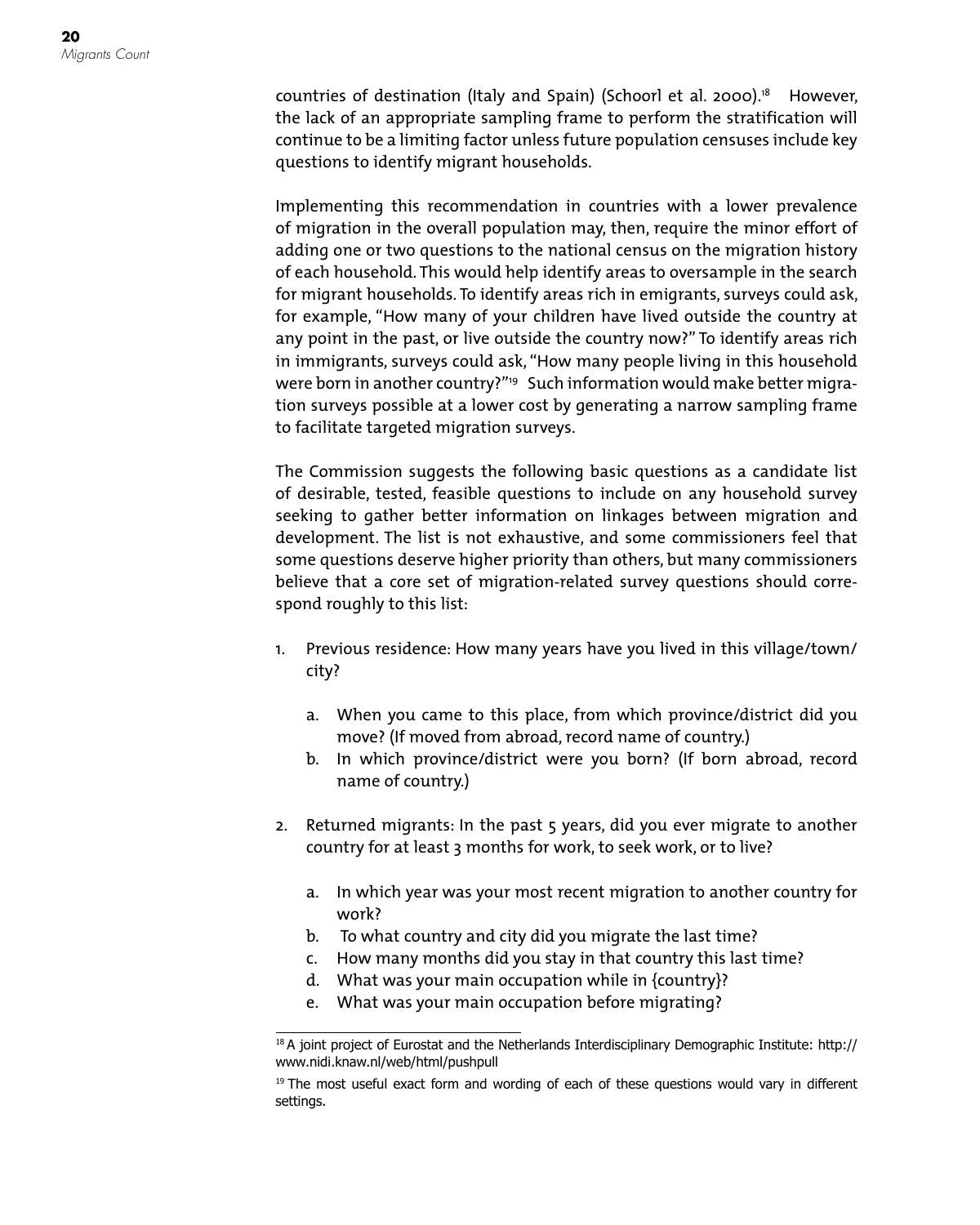- 3. Current migrants [asked of adult women<sup>20</sup>]: Do you have any children living outside the household?
	- a. Where is {name} currently living? (If abroad, record country and city; if not, skip rest of section.)
	- b. In what year did {name} move to {country}?
	- c. What was {name}'s occupation, if any, at the time of moving to {country}?
	- d. What was the highest level and grade reached by {name} at the time of leaving?
	- e. What is the highest level and grade reached by {name} today?
	- f. What is {name}'s current occupation, if any?
	- g. Have any members of this household received transfers or gifts in cash from {name} over the course of the last 12 months?
	- h. How many times have you received transfers or cash gifts from {name} in the last 12 months?
	- i. How much did you receive the last time?
	- j. What is the total value of the transfers and cash gifts that {name} has sent the household over the course of the last 12 months?

The Commission also stresses the importance of designing migration surveys with keen attention to capturing information about comparison groups of non-migrants. All too often, research is based on information about migrants alone. This makes it impossible to know if their experiences are different or would be common to non-migrants in similar socio-economic situations, or to investigate either the determinants or consequences of migration (Bilsborrow et al. 1997).

#### *Who?*

The World Bank has developed prototype migration modules of 15 to 20 questions that are currently being used within the LSMS surveys of a number of countries. Often the key reason that such modules come to be included in a country's surveys is the presence of a champion in the statistical agency to ensure the migration receives proper attention in survey design, at low marginal cost. The World Bank and the US Agency for International Development, which play key roles in the LSMS and DHS surveys, respectively, could actively encourage such champions. National statistical agencies can encourage ad hoc processes of international coordination on best practices in the use of household surveys for migration data, such as the "Suitland Group" convened this year at the U.S. Census Bureau.

<sup>&</sup>lt;sup>20</sup> Alternatively, one could ask information about all adult children of heads of households and/ or their spouses, plus the spouses themselves if no longer household members. Which approach maximizes coverage of migrants while minimizing double counting might vary in different settings. The World Bank is currently field testing different approaches to these questions.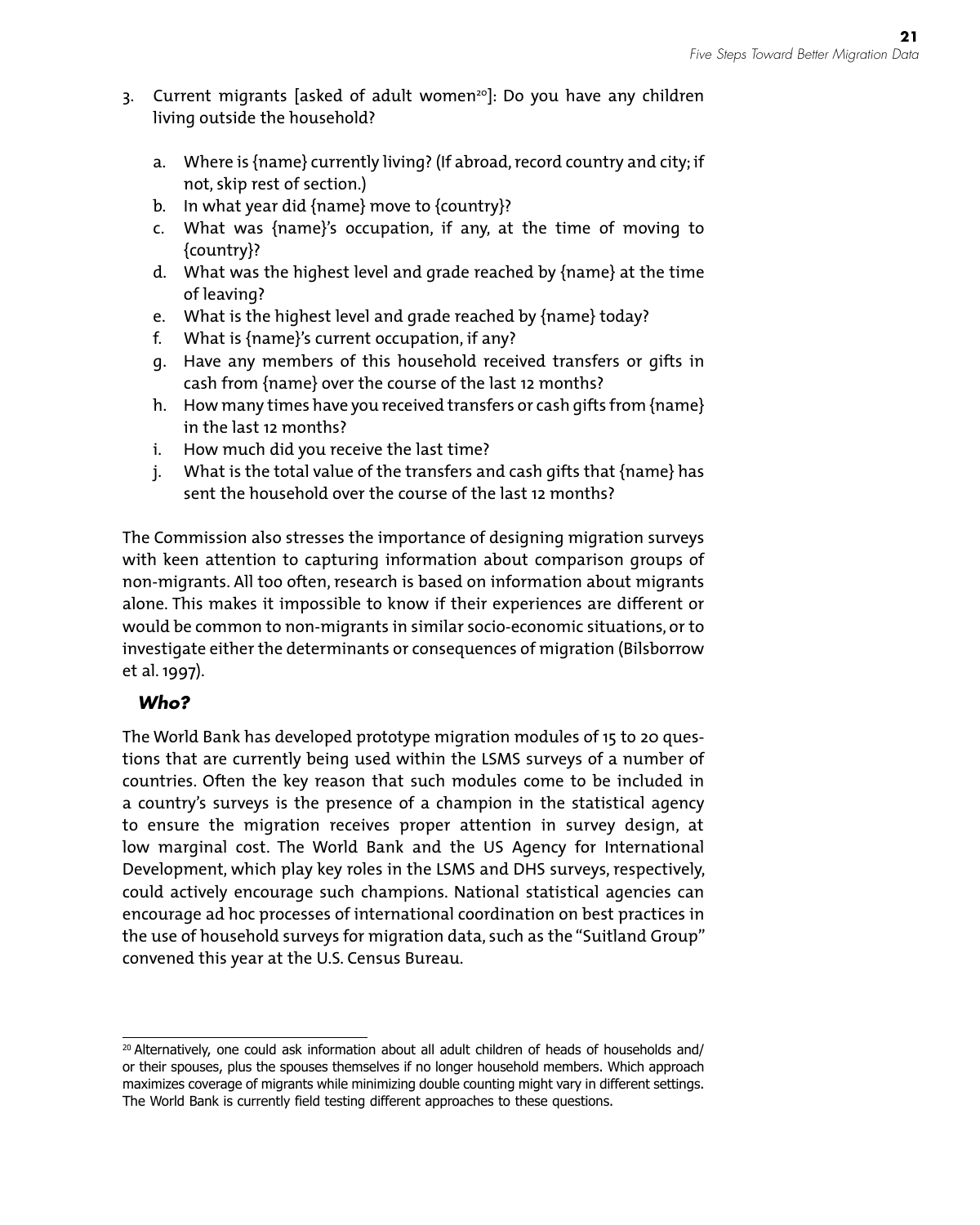The Commission notes a medium- to long-term goal of moving toward specialized, longitudinal 'tracking' studies of migrants, for two reasons. First, while cross-sectional studies with life histories are less expensive, they run the risk of omitting entire households that move out of the sampling frame and do not return—the "exit" or "loss to follow up" problem. Second, in many countries, even where migration is considered important, migrants constitute too small a fraction of the population to appear in large numbers in any feasibly sized survey, particularly in countries of origin—the "rare elements" problem. The high costs of specialized longitudinal migration surveys imply that stratified cross-sections will continue to play an important role in many settings, but the establishment of longitudinal studies in key corridors remains an important goal. Canada, Australia, New Zealand, and the United States have established major longitudinal studies of immigrants that begin once they arrive in the country; the next step will be for studies of this genre to track individuals across the border.

In the medium to long term, the governments of important migrant origin and destination countries together with international agencies should support a multi-country program of specialized household surveys focusing on migration in developing countries, resembling a scaled-down version of the DHS program. Only specialized surveys on international migration can be designed to collect the detailed before-after data on migrants and non-migrants that are necessary to study in depth the determinants or consequences of international migration for migrants and their households. Fertility, mortality, and natural population growth will continue to decline across much of the world—especially in developing countries. But large international income gaps will persist, and migration will come to play an ever more important role in future changes in population and income distribution. In this sense migration may come to dominate fertility in many settings.

4. In the Longer Term: Building Institutional Capacity to Collect and Disseminate Migration Data in Developing Countries

The lesson of the preceding section is that much can be done in the short term, at nominal cost and within existing institutions, to unleash the potential of existing data collection mechanisms and stores of data already collected. The Commission focuses on such relatively easy actions out of a desire to generate a small number of limited, feasible next steps that might yield to focused action in the near future. Several commissioners agree, however, that such steps will only take us so far, and that progress is limited in the longer term by the more difficult work of building greater institutional capacity in developing countries to collect, store, analyze, and disseminate migration data.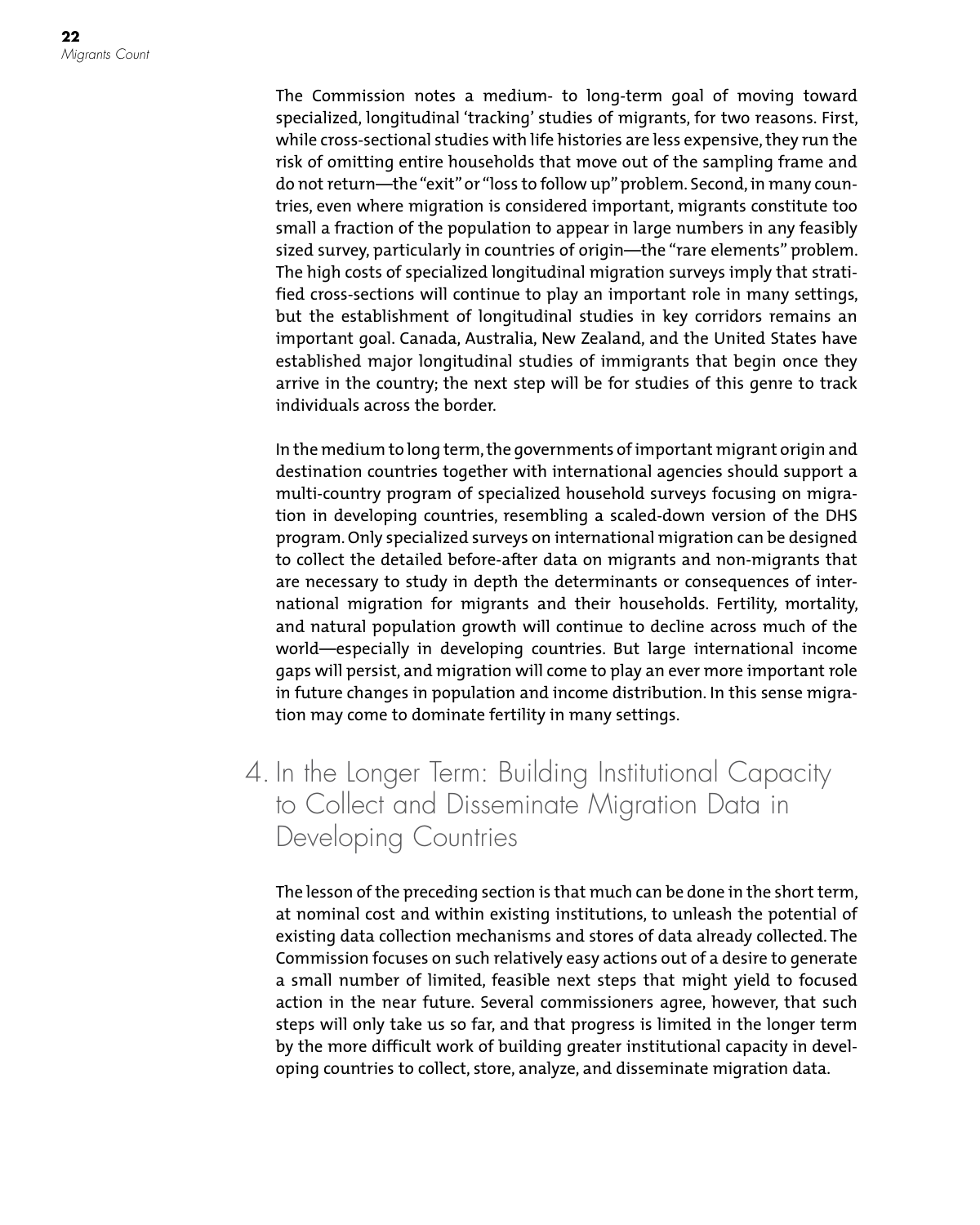Longer-term efforts must focus on developing countries for at least two reasons. First, virtually all countries of the world are migrant countries of origin, destination, and transit to some degree—and around half of all migrants from developing countries live in other developing countries (Ratha and Shaw 2007). If we focus research too much on more developed destination countries because of their statistical strengths, we will miss important parts of the development story. Second, even in cases in which the principal migration destinations are more developed countries, it can be difficult to get a complete picture of emigration from an important origin country simply by combining disparate destination-country data. Filipino workers, for example, go in large numbers to Saudi Arabia, the United States, Hong Kong, and Singapore. Standardization of those countries' migration data can be very difficult; in the long run, a rigorous picture of such movement is best established by statistics collected uniformly in the Philippines.

An important first step in this process of building lasting institutional capacity is the convening of national taskforces in each developing country. Such taskforces bring together national policymakers, statisticians, researchers, and migration specialists to discuss their common interests in having better migration data and to decide which steps should take priority.

In most settings, the initial job of such a taskforce should be to commission or prepare a National Migration Data Report, to catalog the disparate sources of existing administrative, census, and survey data pertinent to migration, from governmental and sometimes non-governmental sources. Perrin and Poulain (2008) present a model of such a report for the Ukraine.

Every country should be encouraged to prepare such an annual or bi-annual report. With funding from the European Commission, the International Organization for Migration (IOM) has developed a template National Migration Data Report which has been discussed and adopted by 10 countries in West and Central Africa. Similar reports have also been prepared by countries participating in the Black Sea Economic Cooperation group and compiled and edited by IOM. Brazil, India, Bangladesh, and Sri Lanka, among other countries, have recently agreed to prepare similar reports.

These national efforts should be facilitated and encouraged at the international level. The IOM, through its network of over 400 offices in 125 member states, could help to facilitate the preparation of National Migration Data Reports at relatively low cost and within a fairly short time frame. A global database with national migration information using a broadly similar reporting template could be created and updated. The OECD has been undertaking a similar task with respect to its member countries for over two decades, but no such systematic compilation of information exists for developing countries. A supportive, coordinating role might also be played by the World Bank and the UN Population Fund (UNFPA). While this exercise will not *The five recommendations will only go so far. Long-term improvement requires greater statistical capacity in developing countries.*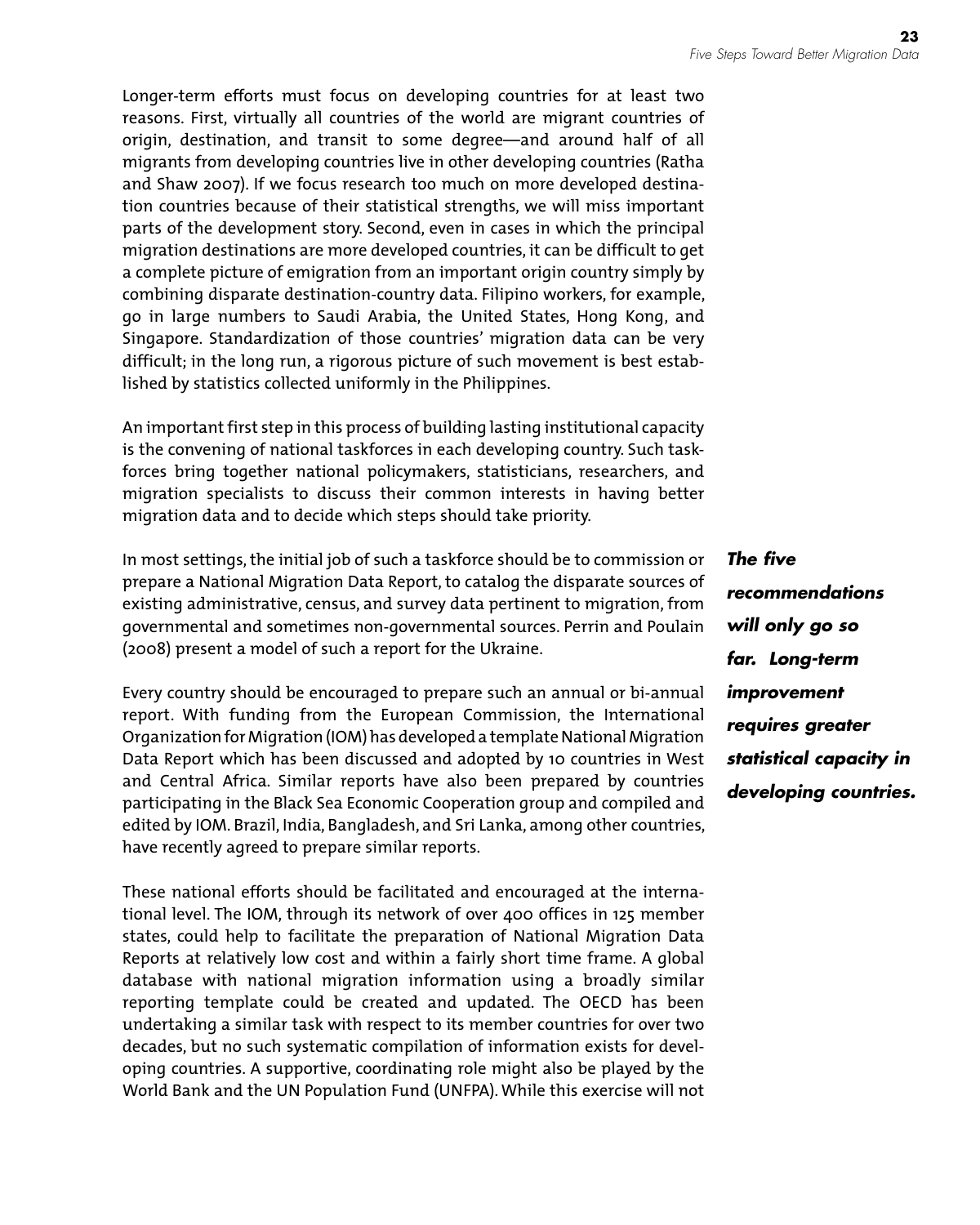in itself generate new data in the short-term, it will help to make migration policymakers more aware of the dynamics of migration and will help to make a case for addressing data gaps over the long term through investments in research capacity and data compilation systems.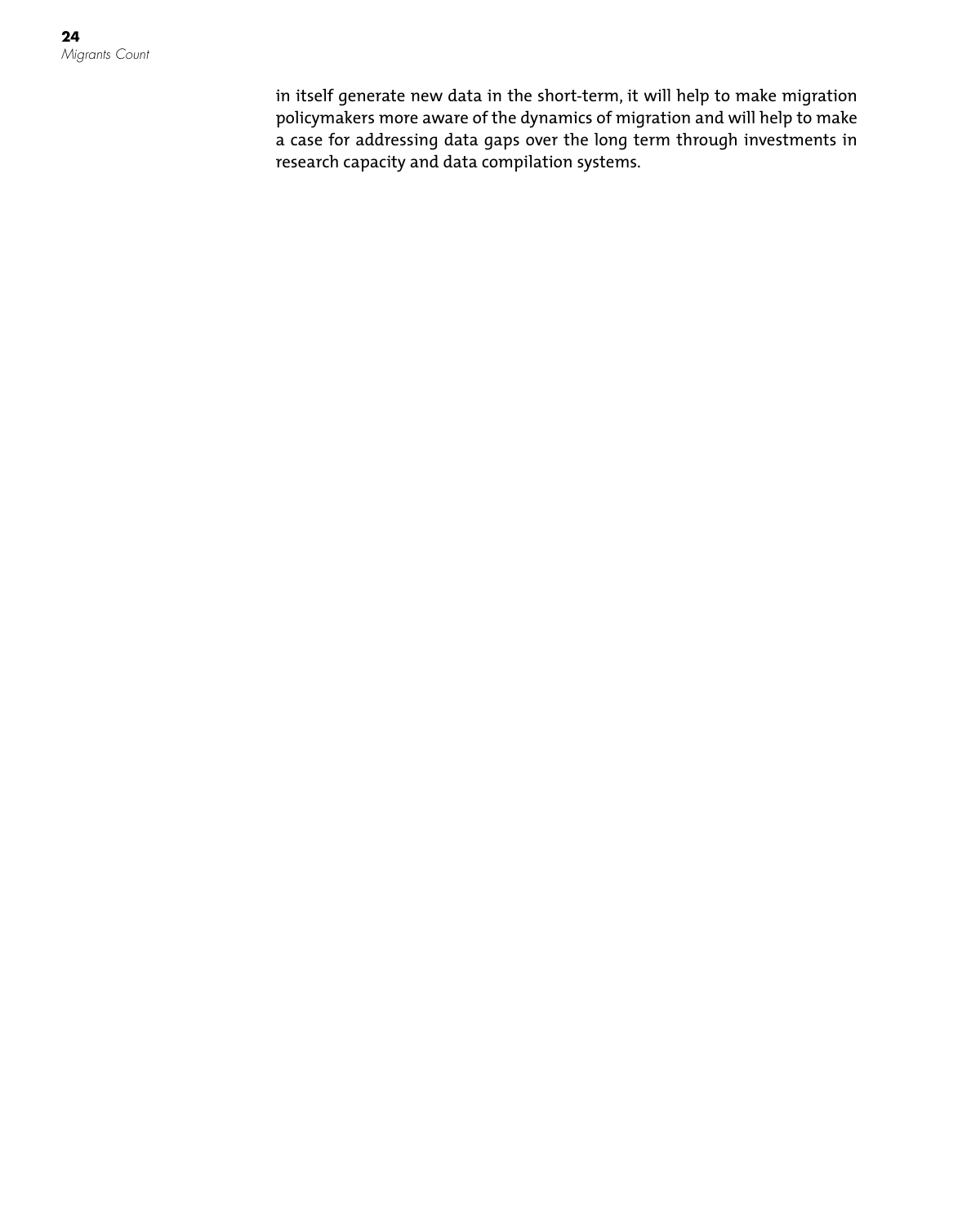#### **References**

- Bilsborrow, Richard. E., et al. 1997. *International Migration Statistics: Guidelines for Improving Data Collection Systems*. Geneva: International Labour Office.
- Bilsborrow, Richard E., and CEPAR (Centro de Estudios sobre Población y Desarrollo Social). 2006. *The Living Conditions of Refugees, Asylum-Seekers and Other Colombians in Ecuador: Millennium Development Indicators and Coping Behaviour.* Geneva: Office of the United Nations High Commissioner for Refugees. <http://www.unhcr.org/statistics/STATISTICS/45adf2d82.pdf>.
- CEA. 1964. *Annual Report of the Council of Economic Advisors*. Washington, D.C.: U.S. Government Printing Office.
- Clemens, Michael A., Claudio Montenegro, and Lant Pritchett. 2008. "The Place Premium: Wage Differences for Identical Workers across the U.S. Border." CGD Working Paper 148. Washington, D.C.: Center for Global Development.
- de Clercq, Régine. 2008. *Report of the First Meeting of the Global Forum on Migration and Development, Belgium, July 9–11, 2007.* Brussels: Bruylant.
- Docquier, Frédéric and Abdeslam Marfouk. 2005. "International Migration by Educational Attainment, 1990–2000." In Maurice Schiff and Çaglar Özden, eds., *International Migration, Remittances, and the Brain Drain.*  Washington, D.C.: World Bank, pp. 151–200.
- Docquier, Frédéric, B. Lindsay Lowell, and Abdeslam Marfouk. 2007. "A Gendered Assessment of the Brain Drain." Discussion Paper No. 3235. Bonn: Institute for the Study of Labor.
- European Union. 2008. Regulation (EC) No. 763/2008 of the European Parliament and of the Council of 9 July 2008 on Population and Housing Censuses. < http://eur-lex.europa.eu/LexUriServ/LexUriServ.do?uri=OJ:L:20 08:218:0014:0020:EN:PDF>
- Falkner, Ronald P. 1895. "The International Statistical Institute." *Publications of the American Statistical Association* 4(32): 358-365.
- Ferenczi, Imre. 1929. *Statistics.* Vol. 1 of *International Migrations.* New York: Gordon and Breach.
- GAO. 2006. *Human Trafficking: Better Data, Strategy, and Reporting Needed to Enhance US Antitrafficking Efforts Abroad.* GAO-06-825. Washington, D.C.: U.S. Government Accountability Office.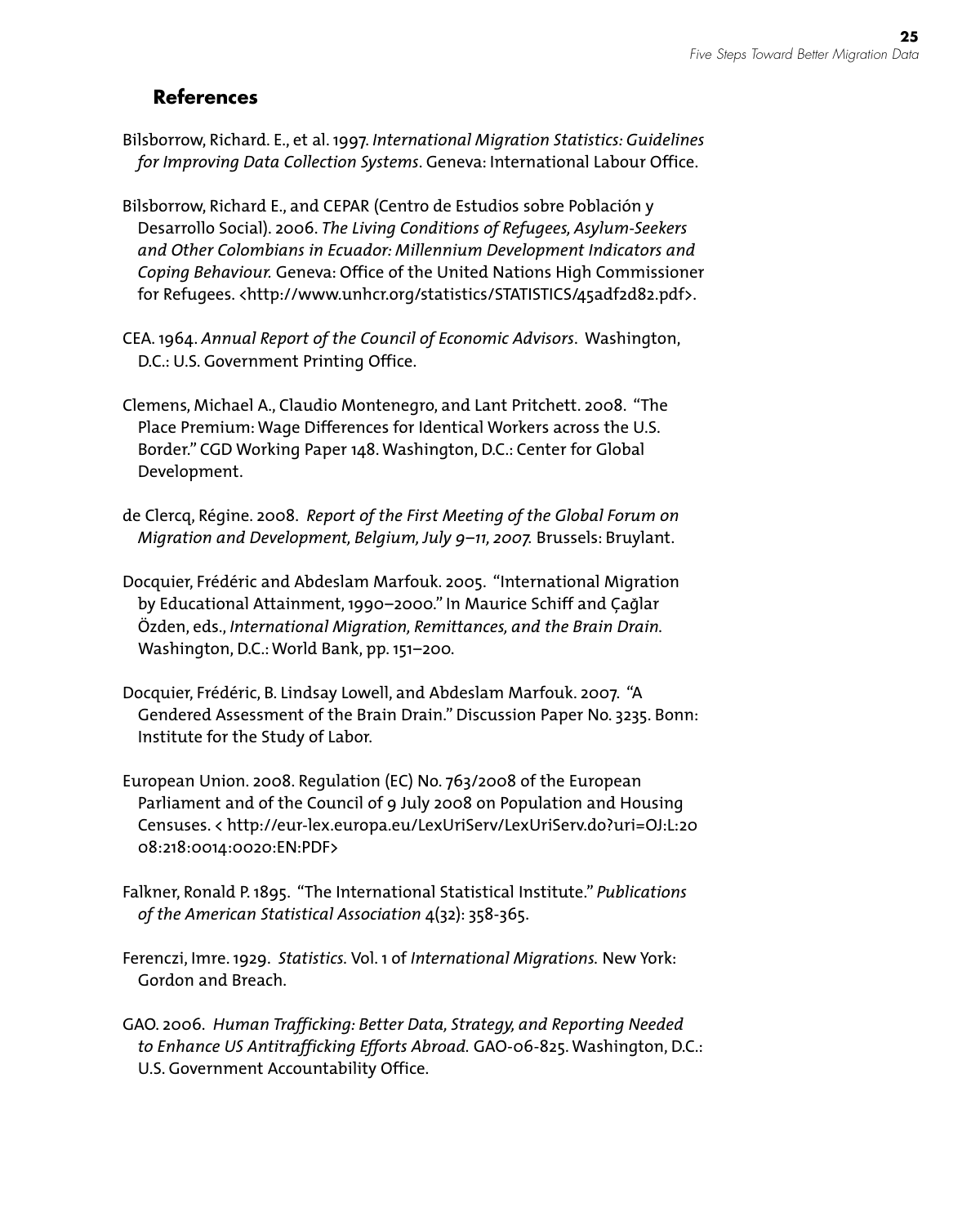- IOM. 2008. "Encuesta sobre remesas y medio ambiente 2008." *Cuaderno de trabajo sobre migración* 26. Guatemala City: International Organization for Migration. <http://www.oim.org.gt/documentos/Cuaderno%20de%20 Trabajo%20No.%2026.pdf>.
- ILO. 1922. "Recommendation concerning Communication to the International Labour Office of Statistical and Other Information regarding Emigration, Immigration and the Repatriation and Transit of Emigrants." Recommendation R19, adopted November 2, 1922, ILOLEX Database of International Labor Standards. Geneva: ILO), http://www.ilo.org/ilolex/ english/index.htm, accessed June 9, 2008.
- Kniveton, Dominic, et al. 2008. *Climate Change and Migration: Improving Methodologies to Estimate Flow.* IOM Migration Research Series No. 38. Geneva: International Organization for Migration.
- Kraly, Ellen Percy, and K. S. Gnanasekaran. 1987. "Efforts to Improve International Migration Statistics: A Historical Perspective." *International Migration Review* 21(4): 967–995.
- Levine, Daniel B., Kenneth Hill, and Robert Warren, eds. 1985. *Immigration Statistics: A Story of Neglect.* Washington, D.C.: National Academy Press.
- Massey, Douglas, and Chiara Capoferro. 2007. "Measuring Undocumented Migration." In Alejandro Portes and Josh DeWind, eds., *Rethinking Migration: New Theoretical and Empirical Perspectives.* New York: Berghahn Books.
- McKenzie, David, and Johan Mistiaen. 2007. "Surveying Migrant Households: A Comparison of Census-Based, Snowball, and Intercept Point Surveys." Policy Research Working Paper 4419. Washington, D.C.: World Bank.
- OECD. 2008. *A Profile of Immigrant Populations in the 21st Century: Data from OECD Countries.* Paris: OECD.
- Orshansky, Mollie. 1963. "Children of the Poor." *Social Security Bulletin* 26 (7): 3–13.
- Parsons, Christopher R., et al. 2007. "Quantifying International Migration: A Database of Bilateral Migrant Stocks." Policy Research Working Paper 4165. Washington, D.C.: The World Bank.
- Perrin, Nicolas, and Michel Poulain. 2008. "An Assessment of the State Systems for Data Collection, Analysis and Data Sharing on Migration and Migration Statistics in Ukraine." Report for IOM conference in Kyiv, February 24–26.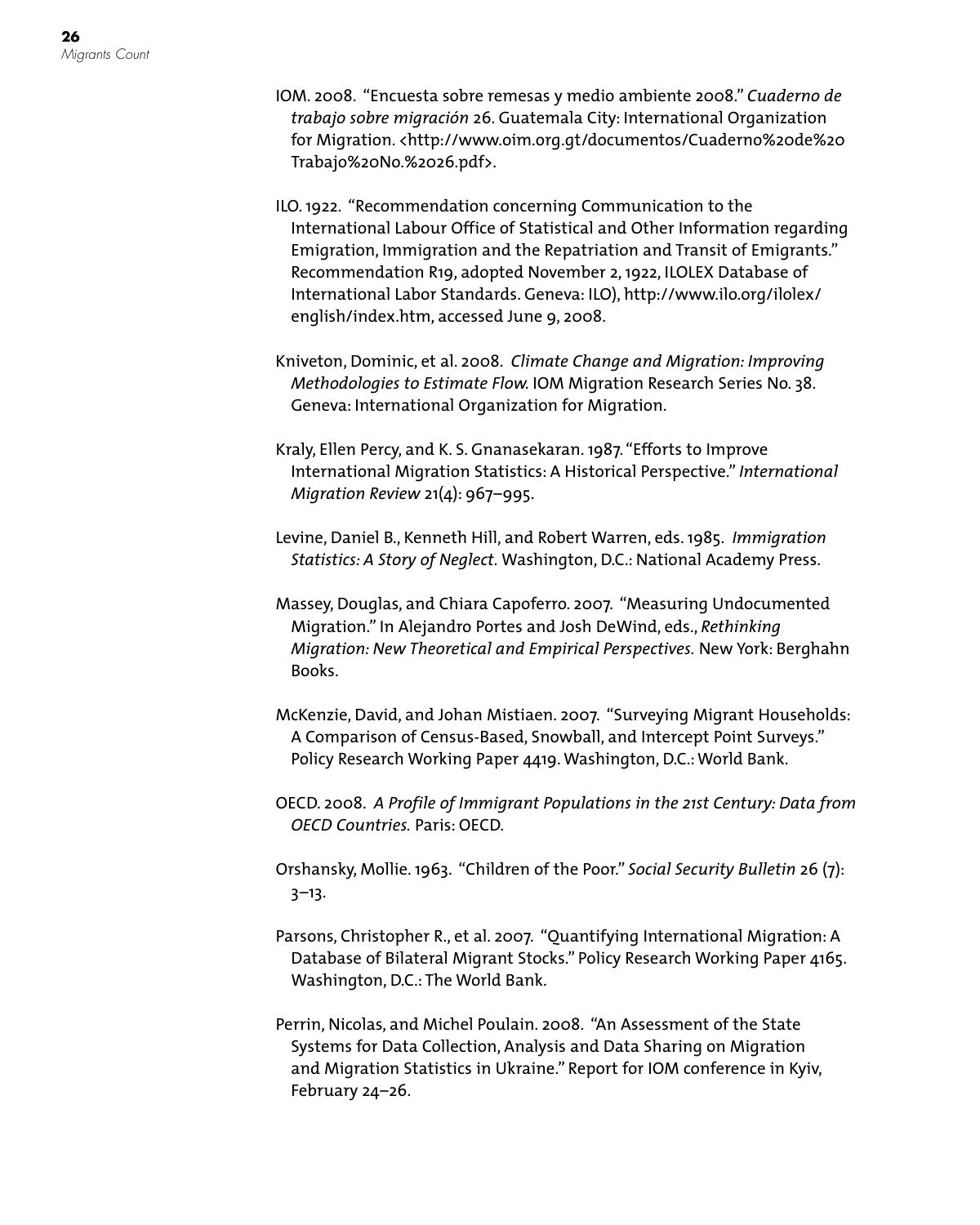- Poulain, Michel, Nicolas Perrin, and Ann Singleton. 2006. *THESIM: Towards Harmonised European Statistics on International Migration.* Louvain-la-Neuve: Presses Universitaires de Louvain.
- Ratha, Dilip, and William Shaw. 2007. "South-South Migration and Remittances." World Bank Working Paper 102. Washington, D.C.: The World Bank.
- Schachter, Jason P. 2008. "A Comparison of Recent Internationally-Coordinated Household Surveys on International Migrant Remittances: In Search of Common Ground." Background paper, Joint UNECE/World Bank/US Census Bureau Expert Group Meeting on the Contribution of Household Surveys to Measuring Remittances, Suitland (United States), January 14–15.
- Schoorl, Jeannette J., et al. 2000. *Push and Pull Factors of International Migration: A Comparative Report.* Luxembourg: Office for Official Publications of the European Communities. <www.nidi.knaw.nl/en/ output/2000/eurostat-2000-theme1-pushpull.pdf>.
- Schwabish, Jonathan A. 2009. "Identifying Rates of Emigration in the United States Using Administrative Earnings Records." CBO Working Paper 2009-01. Washington, D.C.: Congressional Budget Office.
- Simmons, Alan B. 1987. "The United Nations Recommendations and Data Efforts: International Migration Statistics." *International Migration Review*  21(4): 996–1016.
- UNECE (UN Economic Commission for Europe). 2006. *Conference of European Statisticians Recommendations for the 2010 Censuses of Population and Housing*. New York and Geneva: United Nations.
- UNECE (UN Economic Commission for Europe) and CES (Conference of European Statisticians). 2007. *Managing Statistical Confidentiality and Microdata Access: Principles and Guidelines of Good Practice.* New York: United Nations.
- United Nations. 1998. "Recommendations on Statistics of International Migration." Statistical Papers Series M, No. 58, Rev. 1. Department of Economic and Social Affairs, Statistics Division. New York: United Nations.

———. 2004. *World Economic and Social Survey 2004: International Migration.* New York: United Nations.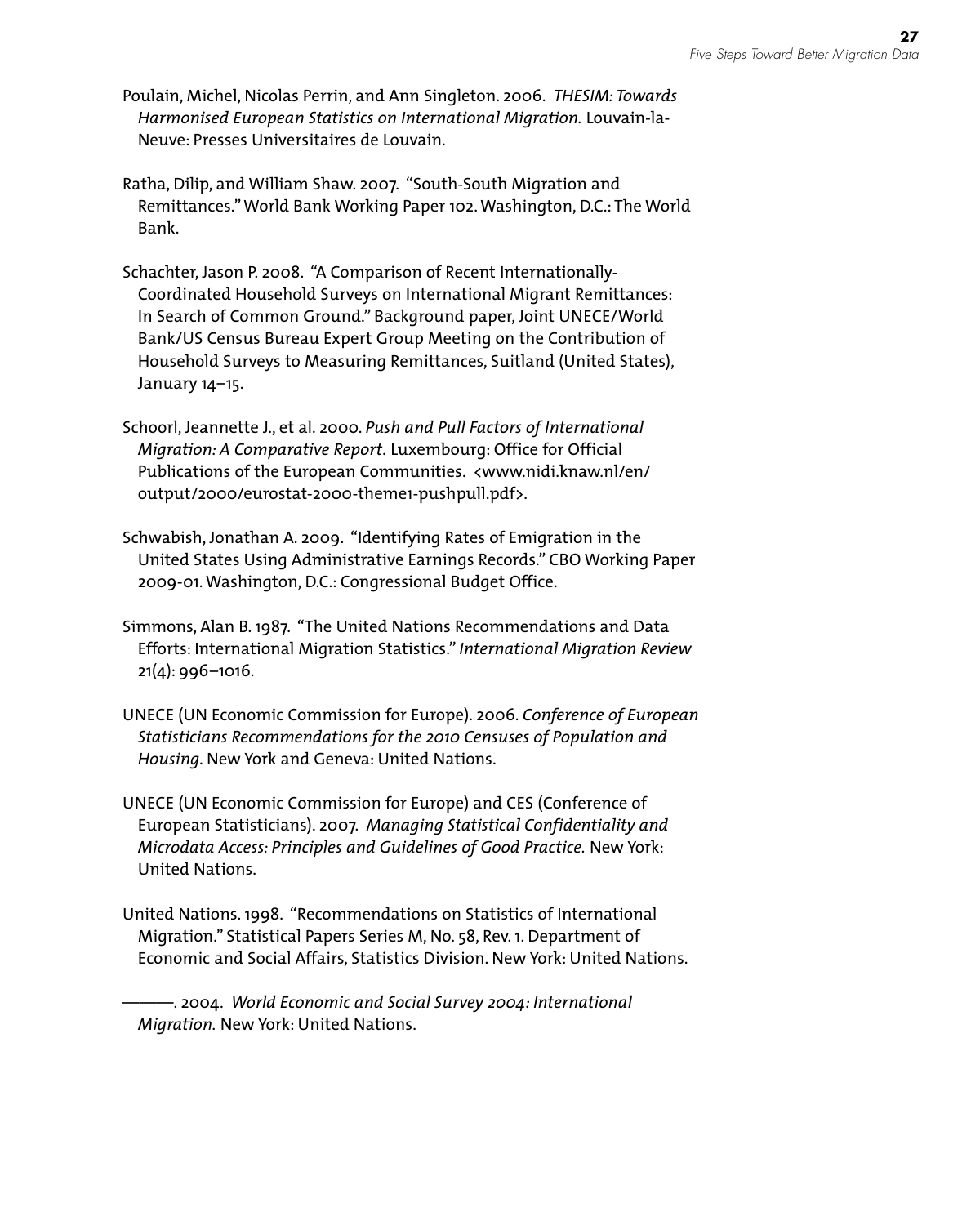———. 2007. "Principles and Recommendations for Population and Housing Censuses." Statistical Papers Series M, No. 67, Rev. 2. New York: United Nations.

World Bank. 2008. "Remittances data." November release. Washington, D.C.: World Bank. < http://go.worldbank.org/5YMRR0VW80>.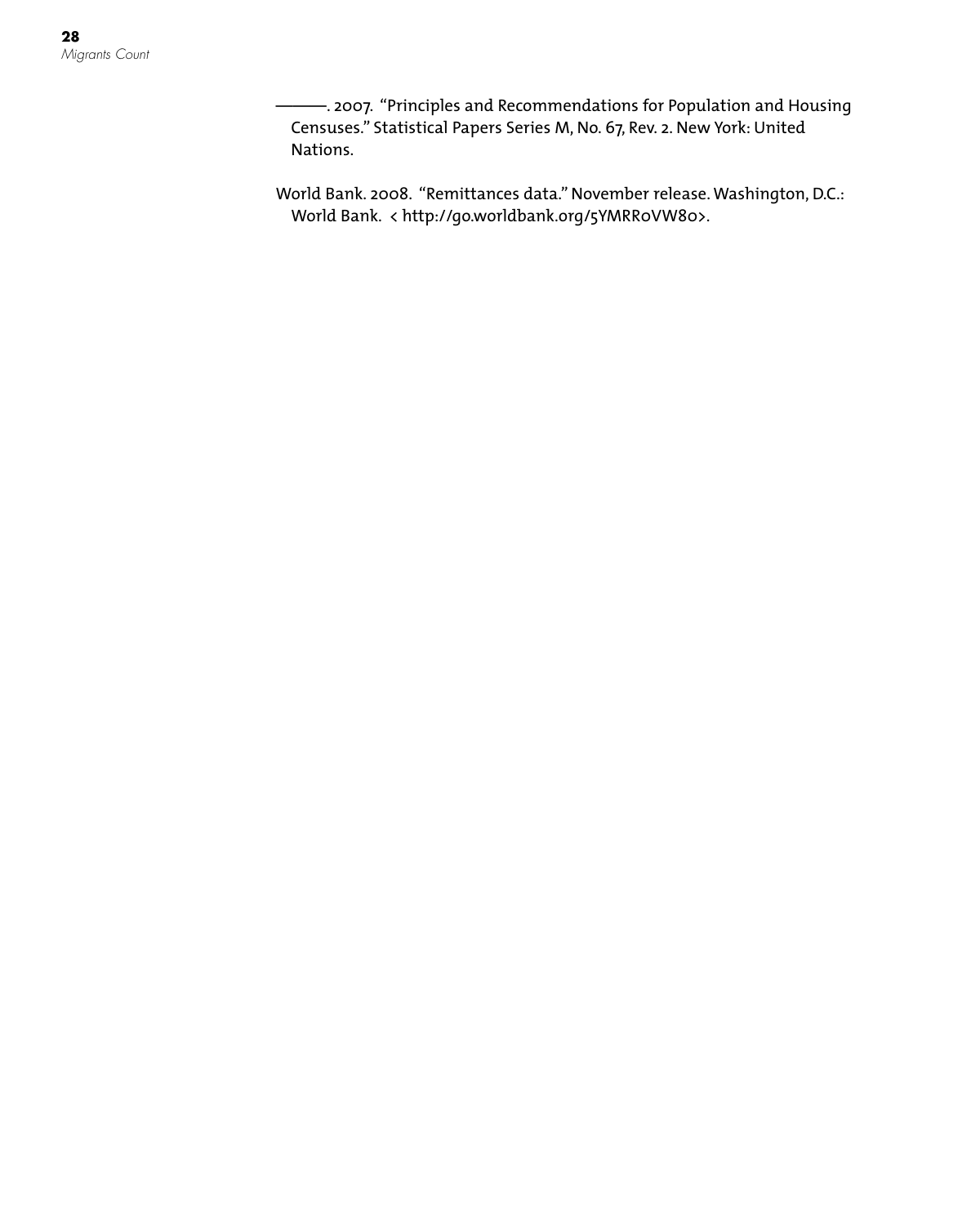

The Center for Global Development is an independent, nonprofit policy research organization dedicated to reducing global poverty and inequality and to making globalization work for the poor. Through a combination of research and strategic outreach, the Center actively engages policymakers and the public to influence the policies of the United States, other rich countries, and such institutions as the World Bank, the IMF, and the World Trade Organization to improve the economic and social development prospects in poor countries. The Center's Board of Directors bears overall responsibility for the Center and includes distinguished leaders of nongovernmental organizations, former officials, business executives, and some of the world's leading scholars of development. The Center receives advice on its research and policy programs from the Board and from an Advisory Group that comprises respected development specialists and advocates.

The Center's president works with the Board, the Advisory Group, and the Center's senior staff in setting the research and program priorities and approves all formal publications. The Center is supported by an initial significant financial contribution from Edward W. Scott Jr. and by funding from philanthropic foundations and other organizations.

#### *Board of Directors*

Edward W. Scott Jr.  *Chair* Nancy Birdsall  *President* Susan B. Levine\* *Vice Chair* Bernard Aronson\* C. Fred Bergsten Jessica P. Einhorn David Gergen Thomas R. Gibian\* Bruns Grayson\* José Angel Gurría Treviño James A. Harmon

#### Kassahun Kebede M. Peter McPherson Ngozi Okonjo-Iweala The Honorable Paul H. O'Neill John T. Reid\* Dani Rodrik\*\* William D. Ruckelshaus S. Jacob Scherr Belinda Stronach Lawrence H. Summers\*\*\* Adam Waldman\*

Enrique V. Iglesias

#### *Honorary Members*

John L. Hennessy Sir Colin Lucas Robert S. McNamara Amartya K. Sen Joseph E. Stiglitz

*\*Member of the Executive Committee \*\*Ex officio, chair of Advisory Group \*\*\*On leave*

#### *Advisory Group*

Masood Ahmed Abhijit Banerjee Pranab Bardhan Jere Behrman Thomas Carothers Anne Case Kemal Dervis Esther Duflo Peter Evans David de Ferranti

Kristin Forbes Carol Graham J. Bryan Hehir Simon Johnson Anne Krueger Carol Lancaster David Lipton Nora Lustig Mark Medish Deepa Narayan

Rohini Pande Kenneth Prewitt Dani Rodrik David Rothkopf Federico Sturzenegger Robert H. Wade Kevin Watkins John Williamson Ngaire Woods Ernesto Zedillo